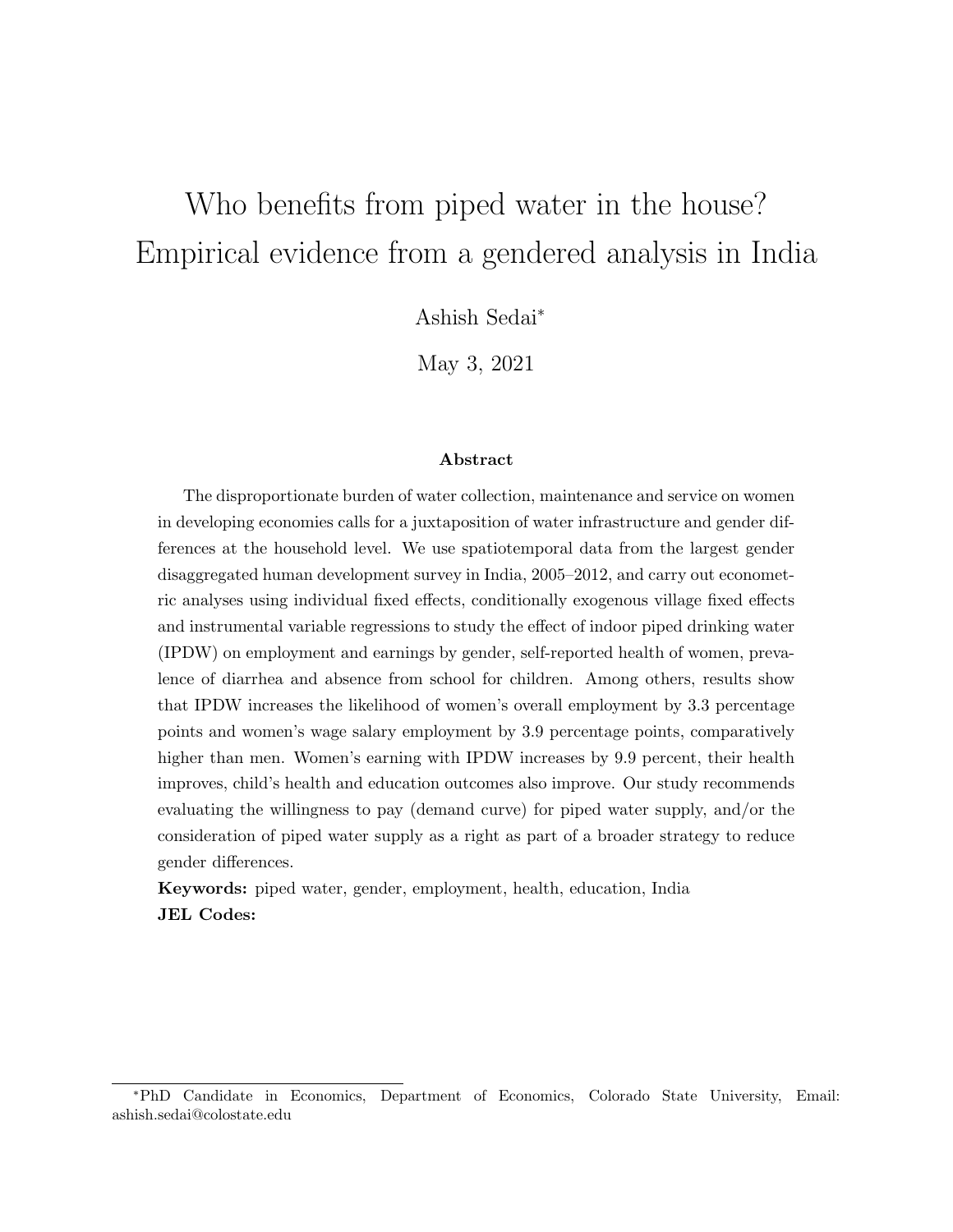## 1 Introduction

The significance of accessibility to water for personal and household use in everyday life is understood when one does not have access, and has to carry water from a distance [\[Klasen,](#page-25-0) [2019\]](#page-25-0). This unproductive burden is disproportionately placed on women and children in patriarchal societies of developing economies [\[O'Reilly, 2006\]](#page-26-0), where the men (typically the household head) choose, or are socially conditioned for the responsibility of putting food on the table, while the women and children are responsible for home production, which involves fetching water, firewood, cleaning cooking, maintenance, etc. [\[Fletcher et al., 2017,](#page-25-1) [Jayachandran, 2019\]](#page-25-2). India is one such nation, with one of the lowest average per capita access to clean drinking water [\[Jessoe, 2013\]](#page-25-3), where on aggregate, 50% of the households still do not have access to water<sup>[1](#page-1-0)</sup>.

Adult women in India, on average, typically spend 1-2 hours every day in collecting and storing water [\[Ferrant et al., 2014,](#page-25-4) [Ferrant and Thim, 2019\]](#page-25-5).<sup>[2](#page-1-1)</sup> Among others, the relationship between water and gender mirrors gender inequalities in various realms, including ownership and control over assets, employment, wages, household division of labor, exposure to and management of risk, access to services, and decision making, all of which are often intertwined with basic household infrastructures, such as access to indoor piped drinking water (IPDW) [\[Das, 2017,](#page-24-0) [Fletcher et al., 2017,](#page-25-1) [Ferrant et al., 2014,](#page-25-4) [Koolwal and Van de Walle,](#page-25-6) [2013,](#page-25-6) [Hulland et al., 2015\]](#page-25-7).[3](#page-1-2) These issues in context of gender differences, i.e., women's employment, socio-economic well-being, health and overall achievement of sustainable development goals (SDGs) are central to resource planning, not only in India, but in many low-income nations struggling to provide adequate and safe water supply to households.

The market failure in connecting households to IPDW is astounding in India given the recent progress in other infrastructures, such as electricity and toilets [\[Sedai et al., 2021,](#page-26-1) Zérah, 2000]. The time wasted in water collection has been argued to negatively affect women's employment, personal health, child health and education in developing economies [\[Ilahi and Grimard, 2000,](#page-25-8) [UNICEF et al., 2016,](#page-26-2) [Koolwal and Van de Walle, 2013,](#page-25-6) [Vanaja,](#page-26-3) [2020\]](#page-26-3). The main argument for employment with piped drinking water is the labor time saved

<span id="page-1-0"></span><sup>&</sup>lt;sup>1</sup>There is often no strong public pressure to improve service quality of water delivery in India. Customers in many cities do not expect their tap water to be potable and available for 24 h a day, while the middle class increasingly drinks bottled water instead [\[Schiffler et al., 2015\]](#page-26-4). Water supply in India, both in rural areas and in cities is only available for a few hours per day, pressure is irregular and the water is of questionable quality [\[McKenzie and Ray, 2009\]](#page-26-5).

<span id="page-1-2"></span><span id="page-1-1"></span><sup>2</sup>Also observed in the India Human Development Survey panel, 2005-2012.

<sup>3</sup>Author elaboration from India Human Development Survey, 2005-2012. The raw sample shows that, on average, 51% of households reported having access to water within the house in 2005, and 53% reported the same in 2012. The health-related economic impacts of inadequate drinking water stood at Rs. 191 billion (US\$4.2 billion) in 2006 [\[Bank, 2010\]](#page-24-1).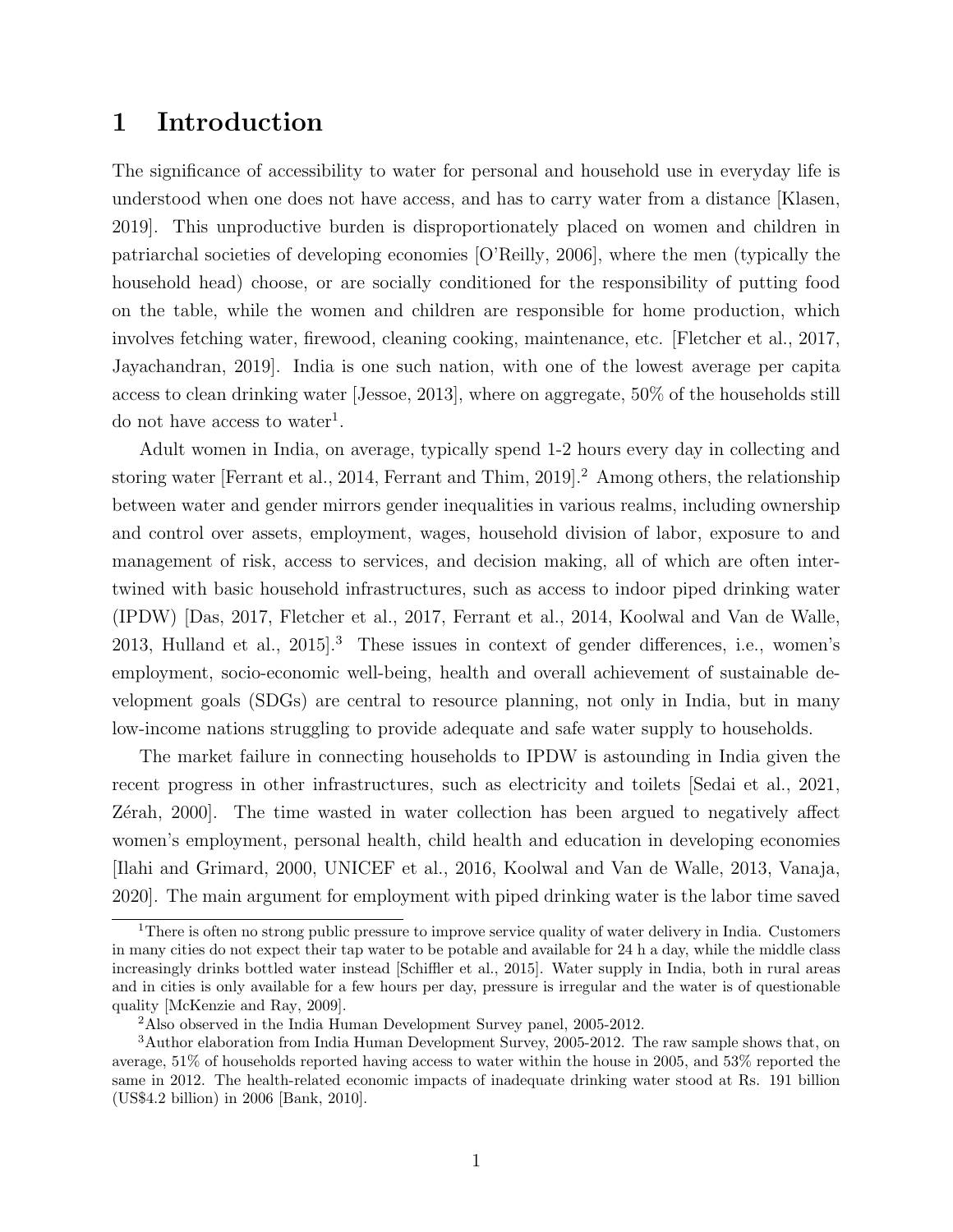from not having to fetch water on a daily basis. Among others, the lack of access to water in the household has also been associated with an increase in short term morbidities (fever, cough, diarrhea) and has been argued to dis-allow reallocation of domestic chores that allows children to attend school [\[Dehury and Mohanty, 2017,](#page-24-2) [Koolwal and Van de Walle, 2013\]](#page-25-6). For instance, in India, a government report on child health cites that on average, every child under the age of 5 experiences 2–3 episodes of diarrhea yearly [\[Jessoe, 2013,](#page-25-3) [GOI, 2014\]](#page-25-9). While, India has committed to increasing access to safe drinking water in accordance with the SDG 6, there has been a relative stagnancy, lack of public private partnerships and little consensus on how to actually achieve this goal [\[Galiani et al., 2005,](#page-25-10) [Wu et al., 2016\]](#page-26-6).<sup>[4](#page-2-0)</sup> In addition, there is little understanding of how the realization of this goal could influence SDGs 5 and 10, gender equality and reduced inequality. Our study sheds light on how access to IPDW affects women's employment and earnings compared to men, and how it affects their health, child's health and educational outcomes.

The labor, health and education hypothesis related to IPDW are: do women with better access to basic infrastructure (IPDW in this instance) tend to participate more in marketbased work, earn more and work more days? Are their children less likely to have short term morbidities (diarrhea) or miss school? There appears to be little rigorous empirical evidence to address these questions at the national level in developing economies, also there are some other questions left unanswered with the above arguments: to what extent is infrastructure per se a key binding constraint to women's labor force participation? Although [Koolwal and](#page-25-6) [Van de Walle](#page-25-6) [\[2013\]](#page-25-6) examine the issue of women's labor force participation across developing economies with the proximity of the household to the water infrastructure, their study is cross-sectional in nature and does not fully capture the individual placement and household selection into places with water infrastructure.

Our study tests the above hypothesis using a nationally representative gender dis-aggregated panel of the India Human Development Survey (2005-2012). In addition to using the estimation strategy of [Koolwal and Van de Walle](#page-25-6) [\[2013\]](#page-25-6) to transform the individual level data set to village level data by incorporating exogenous village level characteristics, we use individual and village fixed effects to control for infrastructure placements and the recall bias [\[Pelz et al., 2021\]](#page-26-7). Fixed effects controls for all time-invariant unobserved heterogeneity both for the individual level analysis and the village level analysis. We also use the unique instrument of 'non-self community access to IPDW' as an instrument to capture any time variant unobserved heterogeneity, The first transformation allows us to interpret our point estimates as conditionally exogenous, the second and third transformation, we argue, provide

<span id="page-2-0"></span><sup>4</sup>As of 2010, 4,861 of the 5,161 cities/towns in India do not have even a partial sewerage network, and only 21% of the wastewater generated in the country is treated [\[Ahluwalia et al., 2011\]](#page-24-3).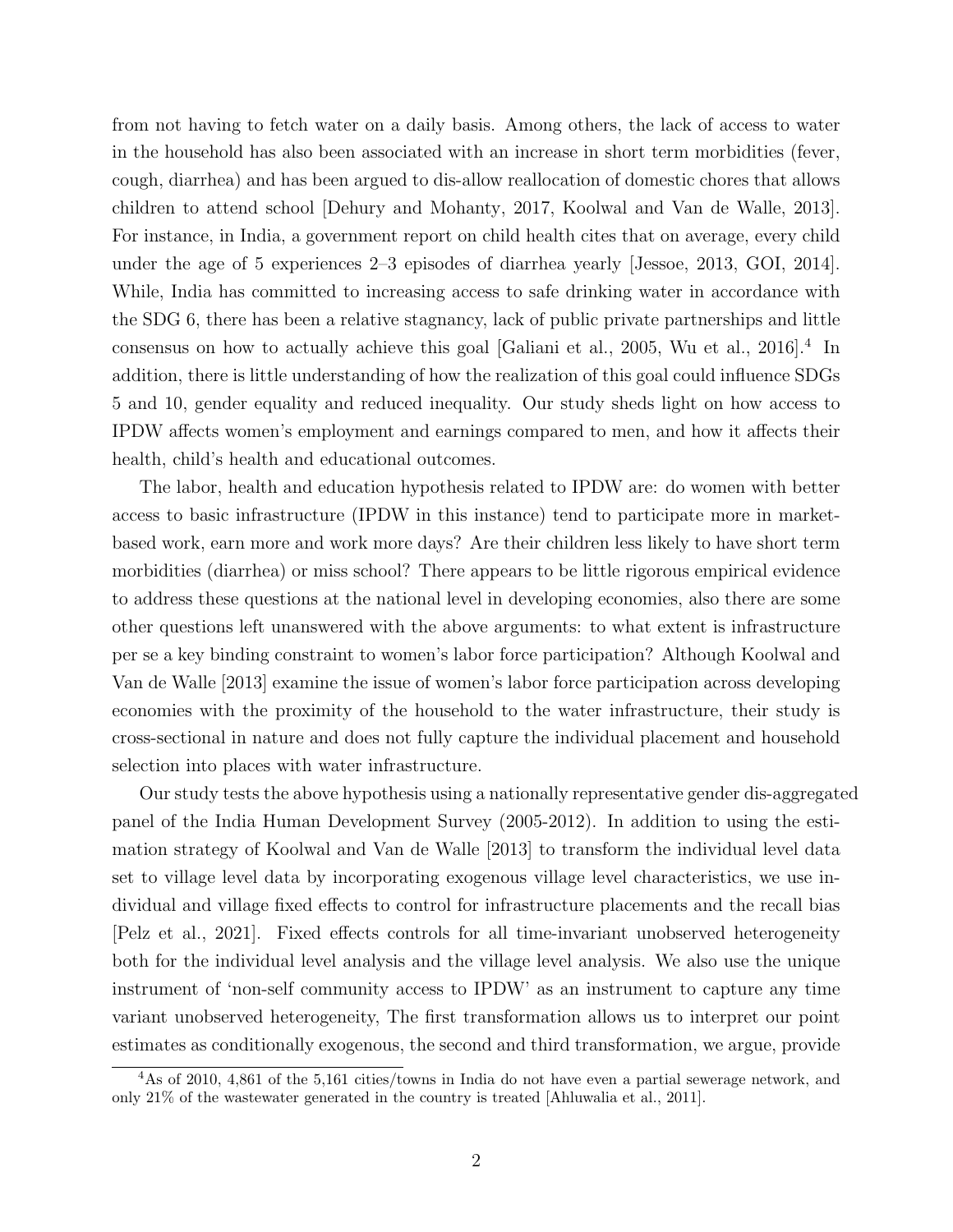us the causal point estimates. These point estimates are then compared to the conditionally exogenous point estimates to arrive at a conservative estimates which we believe could be policy relevant.

The econometric analysis using individual fixed effects, village fixed effects and instrumental variable regressions for all outcomes suggest that the individual fixed effects shows the conservative lowest bound estimates. Having IPDW increases the likelihood of employment ( $\geq$  30 days in farm, business, wage, animal husbandry) by 1.7 percentage points (pp) for women and 1.3 pp for men in rural areas, while there are no significant effects in urban areas. For wage and salary employment, having IPDW increases women's employment by 2.9 pp, while there is no significant effect for men. After controlling for work hours, having IPDW increases women's annual earnings by 11.8 percent and men's earnings by 6.9 percentage in rural areas. In urban areas men register a significant increase in earnings of 4.9 percent, but women register no significant effects. Annual work days controlling for work hours increases by 5.7 days for women, while men's work days increases by 1.9 days in rural areas. The village fixed effects analysis and instrumental variable regressions confirm these effects. Overall, the effect of IPDW seems to be a rural phenomenon.

In terms of health, the self reported health of women significantly improves with IPDW, even with variations in ways of estimating the outcome of self-reported health. The likelihood of diarrhea after controlling for other sanitary and hygiene precautions that affect diarrhea shows that IPDW reduces diarrhea by 0.7 pp for poor households and by 0.8 pp in urban areas, no such effect is visible in rural areas. School absence for girls reduces by 0.58 days in rural areas and 0.88 days in urban areas, while for boys there is no significant effect in rural and urban areas.

Section II discuss the literature on water scarcity for households, available studies that highlight the effect of household water supply on women's employment, and studies that look at the effect of household water supply on women and child health and educational outcomes. Section III discusses a simple theoretical model to test our hypothesis. Section Iv discusses the data and the empirical methodology. Section V discusses the results and section VI concludes.

## 2 Literature Review

#### 2.1 Water scarcity in India

According to the 2001 Census of India, the average share of households in a rural district that had access to tap water (inside and outside the residence) ranged from 3% in the eastern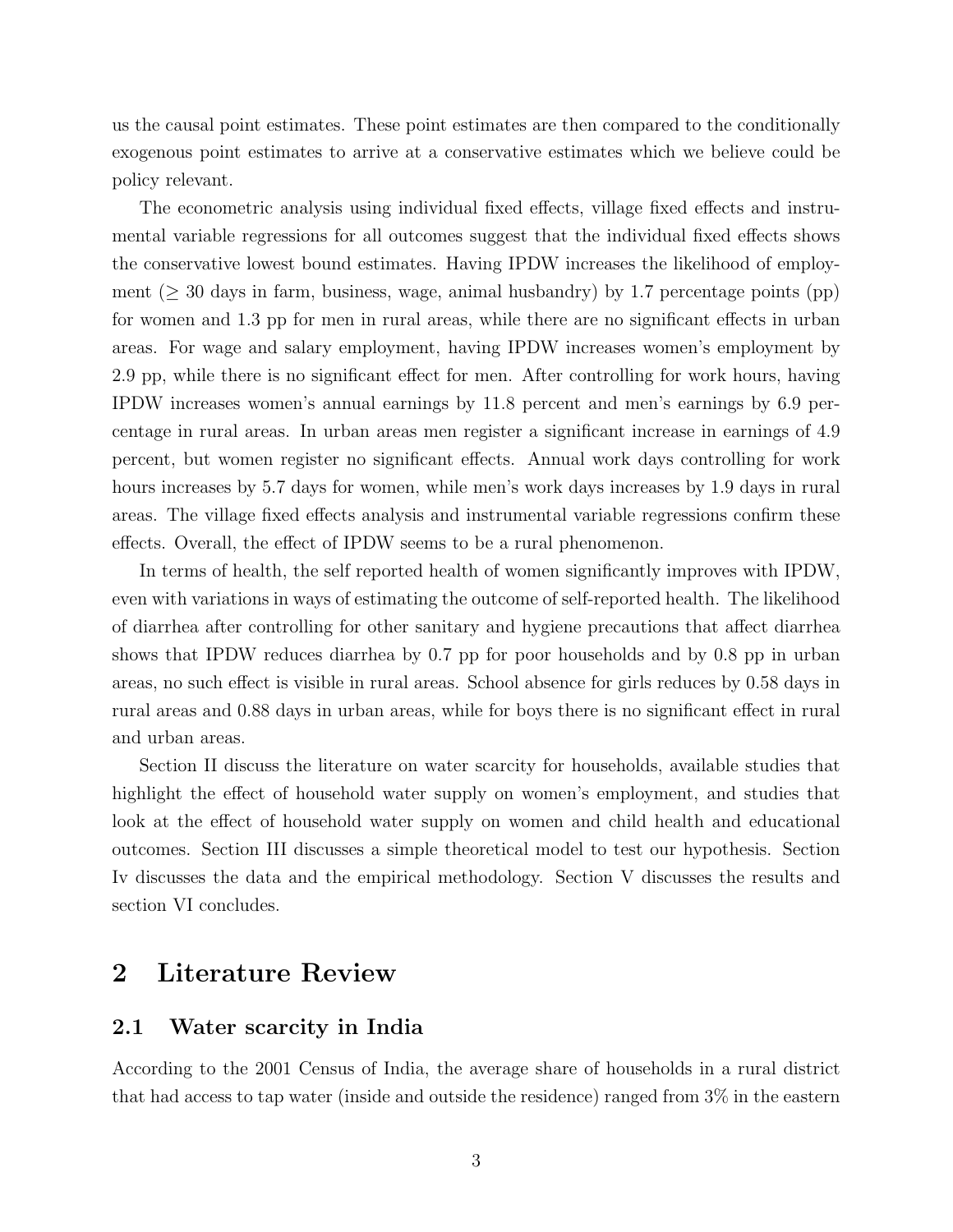state of Orissa to 83% in the northern state of Himachal Pradesh. The numbers for tap water access within a residence were even worse: from 0% in Orissa to 27% in the western state of Maharashtra. Not only does access to government-provided water services vary widely across the country, no rural district in India had 100% access to tap water [\[Balasubramaniam et al.,](#page-24-4) [2014\]](#page-24-4). As of 2015, while 87.9% of the urban households were found to have access to water for use in toilets, only 42.5% rural households had this facility [\[Banerjee et al., 2005\]](#page-24-5). India ranks as one of the poorest in household water access in the world. In 2001, the per capita annual surface water availability was 1902  $m^3$ , which went down to 1614  $m^3$  in 2011 and is expected to reach 1154  $m^3$  in 2050 [\[Jain, 2011\]](#page-25-11). Adding to the scarcity, water inequality is pertinent in both urban and rural India owing to social–caste and religious differences, which are a major challenge to the water distribution system. Inequality and scarcity of water is expected to increase in the future due to the increasing depletion of ground water resources and the increasing demand pressure due to the rising urban population [\[Malakar](#page-26-8) [et al., 2018\]](#page-26-8).

Majority of India's population in rural area depend heavily on publicly provided water, as such, have to deal with economic hardship due to sustained water shortage. In addition to poverty and inequality, historically persistent social divisions are intricately linked to access to water in rural India [\[Banerjee et al., 2005\]](#page-24-5).<sup>[5](#page-4-0)</sup> In 2008, no major Indian city had 24 hour supply of water, with 4 to 5 hours of supply per day being the norm [\[McKenzie and Ray,](#page-26-5) 2009<sup>[[6](#page-4-1)</sup>. In comparison to Asia-Pacific region where the average of 19 hours per day supply, the reliability of water supply in India is dismal. Even the averages conceal a great deal of heterogeneity within and between rural and urban areas. In a survey of Delhi households with in-house connections, Zérah  $[2000]$  found that only 40% of households in Delhi had a 24-hour supply of water, while more than 25% had under 4 hours of service each day. The estimates from the IHDS, 2012 survey show that only 25% of the households had 24 h supply of indoor pipe drinking water with the average hours of water supply being 6 h a day.

In most of the urban India, water supply is only available for a few hours per day, pressure is irregular, and the water is of questionable quality [\[McKenzie and Ray, 2009\]](#page-26-5). The market failure in water supply imposes both financial (employment, assets, earnings, capital costs) and health costs (short and long term morbidities) on households [\[Ambrus](#page-24-6) [et al., 2020,](#page-24-6) [Blakeslee et al., 2020,](#page-24-7) [Hill and Ma, 2017,](#page-25-12) [Galiani et al., 2005\]](#page-25-10). The survey conducted by Zérah [\[2000\]](#page-27-0) estimated that each household on average spent around 2,000 rupees (Rs) annually in coping with unreliable supply of water, which is 5.5 times as much

<span id="page-4-0"></span><sup>&</sup>lt;sup>5</sup>To this extent, even pop up infrastructures for water supply, such as the Water ATMs have faced the issue of social division in access and distribution of drinking water [\[Schmidt, 2020\]](#page-26-9).

<span id="page-4-1"></span><sup>&</sup>lt;sup>6</sup>The argument is also valid up until 2012, where using the IHDS survey, we find that the average supply hours of indoor pipe drinking water is 3-4 h a day.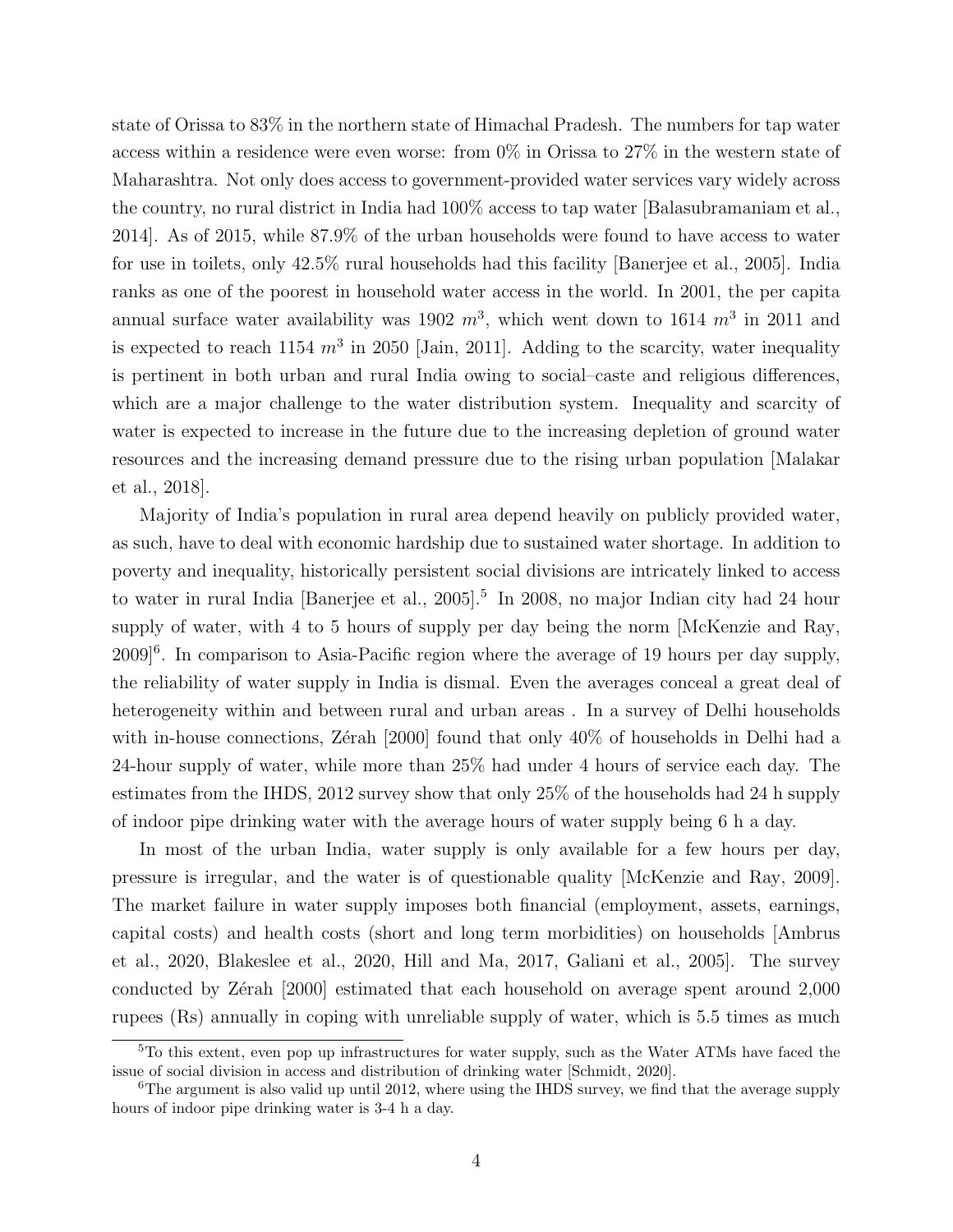as they were paying their municipality for their annual water consumption.

In terms of water quality, a study by [Hill and Ma](#page-25-12) [\[2017\]](#page-25-12) in Pennsylvania found that a shale gas plant drilled within 1 kilometer of a community water system intake increases shale gasrelated contaminants in drinking water. In comparison, it is hard to imagine such planned infrastructure placements in populous Indian cities where monitoring of water distribution and quality in Indian cities is haphazard [\[McKenzie and Ray, 2009\]](#page-26-5). [McKenzie and Ray](#page-26-5) [\[2009\]](#page-26-5) highlight some reports on water quality in India: (i) Ground water in most urban areas exceeded permissible limits in terms of fluoride, ammonia and hardness. Municipal water supply in some cities also contain high numbers of contaminants. A 2003 survey of 1,000 locations in Kolkata found that 87% of water reservoirs serving residential buildings and 63% of taps had high levels of fecal contamination. Even bottled water is not completely safe. A 2003 study (subsequently repeated in 2006) by the Centre for Science and Environment in Delhi found that most popular brands of bottled water had high levels of pesticides [\[McKenzie and Ray, 2009\]](#page-26-5).

#### 2.2 Water and Employment

Women in developing economies are argued to spending too much time in domestic labor tasks, and too little time in other productive tasks, including market-based labor activities [\[Ferrant et al., 2014,](#page-25-4) [Fletcher et al., 2017\]](#page-25-1). Apart from the decreased economic autonomy and access to pooled income, the joint family system in India also lead to increase in domestic labour (cooking, cleaning, collecting water and fuel etc.) as number of household members increase. This is especially so for daughters-in-law or junior married women in India, both in rural and urban areas [\[Dhanaraj and Mahambare, 2019\]](#page-24-8). These issues have led to calls for better tailored infrastructure investments for women's needs, so as to reduce the time needed for domestic chores. One such infrastructure is provisioning access to piped water within the confines of the household [\[Dinkelman, 2011,](#page-24-9) [Ilahi and Grimard, 2000\]](#page-25-8). Access to water itself has been a major policy headache with very little progress, despite tremendous improvements in other household infrastructures [\[Sedai et al., 2020\]](#page-26-10).

Household constraints, such as the lack of access to water, electricity, clean cooking fuel and credit have limited women's economic opportunities and restricted their contributions to socio-economic decision making in the household, and elsewhere [\[Anderson and Baland,](#page-24-10) [2002,](#page-24-10) [Anderson and Eswaran, 2009,](#page-24-11) [Dinkelman, 2011,](#page-24-9) [Rathi and Vermaak, 2018,](#page-26-11) [Sedai et al.,](#page-26-10) [2020,](#page-26-10) [Aklin et al., 2016\]](#page-24-12). In developing economies, women appear to be mired in timeconsuming domestic chores and child care activities, and possess relatively lower bargaining power in household and community level decisions as compared to men. Decision-making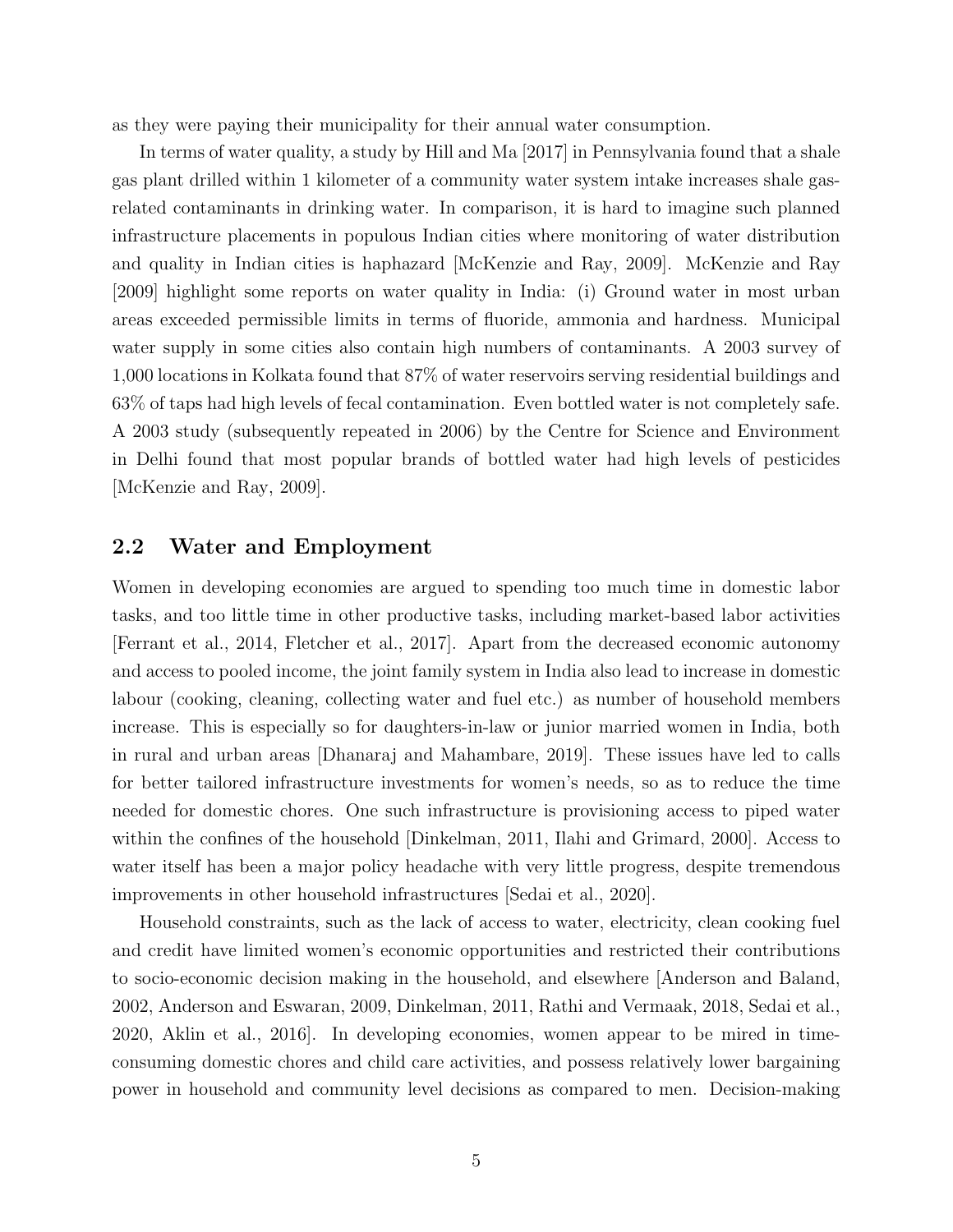about basic infrastructure provisions—whether by household heads, village leaders, or higherlevel authorities—undervalue women's time in domestic labor and thus, may place inadequate weight on the implications for women [\[Koolwal and Van de Walle, 2013\]](#page-25-6).

It is widely observed that earned income through labor market participation and entrepreneurship by women could lead to desirable empowerment outcomes for women, and also developmental outcomes at the household and national level [\[Anderson and Eswaran,](#page-24-11) [2009\]](#page-24-11). Labor force participation enhances control over economic resources which could then translate into higher financial independence, socio-economic status and bargaining power in the household [\[Anderson and Eswaran, 2009\]](#page-24-11). Market work by women has also been associated with child welfare, especially for girls through more equitable investment of women's earnings on children in the household [\[Schultz, 2001\]](#page-26-12).

#### 2.3 Water, Health and Education

In much of the world, especially in developing economies, diseases from inadequate safe water supply such as diarrhea, fever, cough and respiratory problems are a major public health issue and constraint to development. The most widespread health hazards linked to water are diarrheal diseases, which disproportionately affect young children. [Kumar and Vollmer](#page-25-13) [\[2013\]](#page-25-13) in their study of India using the District Level Household Survey 3, 2008 find that the incidence of diarrhea for children living in a household with improved sanitation is 2.2 percentage points lower than that for children living in a household without improved sanitation.[7](#page-6-0) Even if not fatal, diarrhea may have long-lasting consequences for human health and development hindering the economic and social potential of affected societies [Ziegelhöfer, [2012,](#page-27-1) [Bartram et al., 2005\]](#page-24-13). The [UNICEF](#page-26-13) [\[2012\]](#page-26-13) report underscores the need to intensify global commitment and funding for the fight against childhood diarrhoea and argues that scaling up key interventions among the poorest children would save lives. Key preventive interventions include an improved water supply and the promotion of community-wide sanitation.

In the India context, where diarrhea is the most common among developing economies [\[WHO et al., 2009\]](#page-26-14), it is important to examine the effect of indoor pipe drinking water on the likelihood of diarrheal disease among children under 5. Previous research by [Jalan and](#page-25-14) [Ravallion](#page-25-14) [\[2003\]](#page-25-14) using propensity score matching technique to combine two cross-section surveys find that expanding piped water reduces the likelihood of diarrhea in India. They find that diarrheal disease prevalence amongst those with piped water would be 21% higher than without it, and illness duration would be 29% lower. However, they also argue that

<span id="page-6-0"></span><sup>7</sup>Nearly one in every five child deaths—around 1·5 million a year—is due to diarrhoea, which kills more children than AIDS, malaria, and measles combined [\[Wardlaw et al., 2010,](#page-26-15) [Bartram et al., 2005\]](#page-24-13).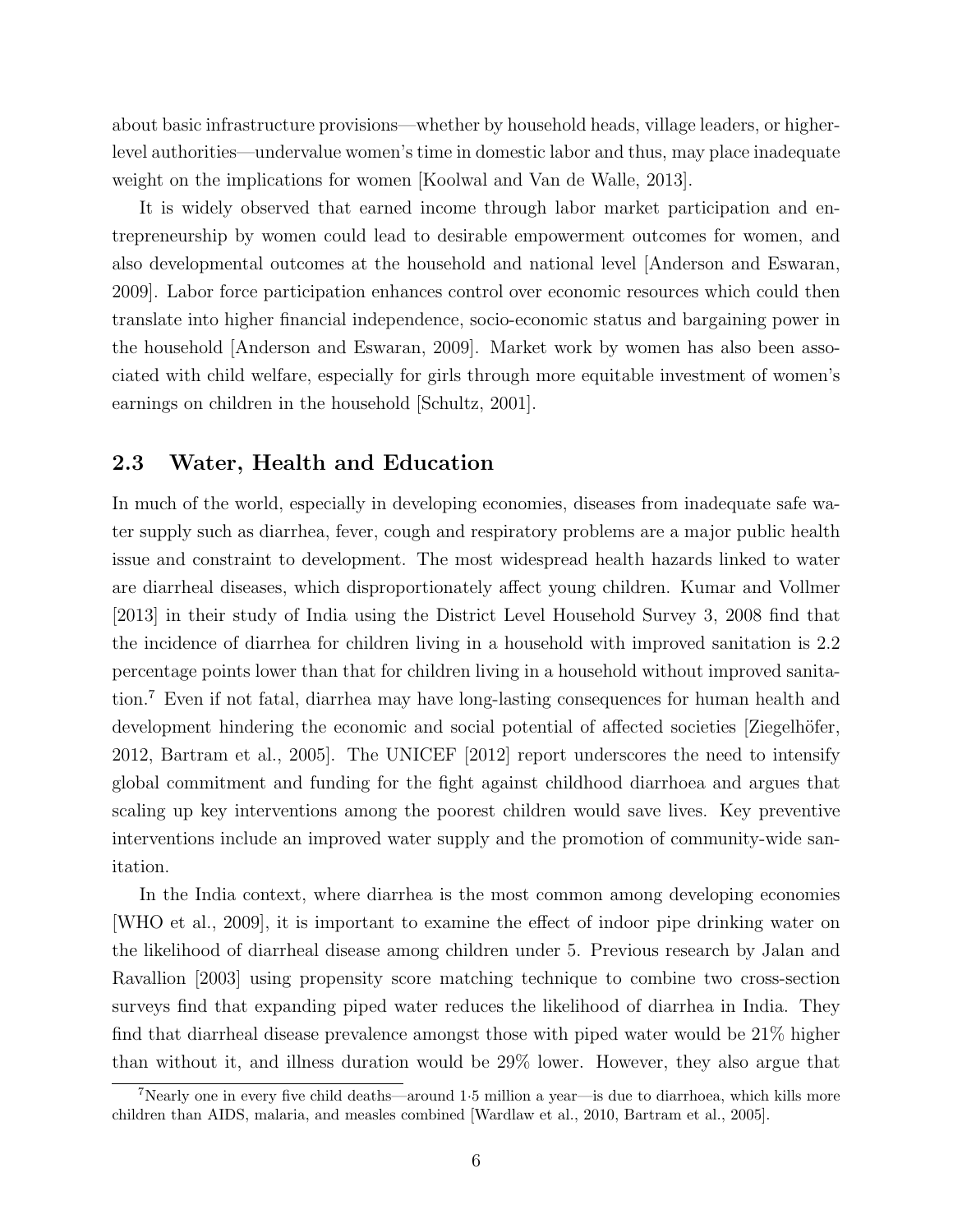indoor pipe water supply is not a sufficient condition to improve child health status; the source of ambiguity lies in the uncertainty about how access to piped water interacts with private health inputs, such as hygienic water storage, boiling water, oral re-hydration therapy, medical treatment, sanitation, nutrition, and also adult women's education and household income [\[Jalan and Ravallion, 2003\]](#page-25-14). Also, contamination of drinking water due to the share volume of production in cities could drive the level of diarrheal, typhoid, fever, cough and cholera diseases up. In this regards, when analyzing the effect of IPDW on diarrhea, we control for the hygiene behavior post access to piped water.

Malnutrition among children continues to be a critical limitation to human capabilities right from the early childhood. A report by Ministry of Women and Child Welfare [GOI](#page-25-9) [\[2014\]](#page-25-9), states that an estimated 39% of children between the ages of 0–5 years were stunted, 29% were underweight, while 62.5% of the adolescent girls aged 10–18 were severely or moderately thin. [Li et al.](#page-25-15) [\[2018\]](#page-25-15) analyzed the association between Household Water Treatment (HWT) and child's nutritional status using the India Human Development Survey and conducting a bivariate analysis found a negative association between the nutritional status of children and HWT. They use generalized simultaneous equation model and demonstrate that HWT increases the probability of producing normal-weighted primary-aged children by 1.7 %, while it decreases the probability of primary-aged children being thin by 2.5% and being severely thin by 1.7% in India.

#### 3 Model

$$
U_{hh} = [U(Y-W) + U(Y+w-D) + \delta(1+\alpha)D]^{\gamma} * [U(Y-W) + U(Y+W-D) + (1-\delta)D]^{1-\gamma} (1)
$$

Solution

$$
\frac{\partial \gamma}{\partial W} = \theta (Y - W)^{-1 + \theta} / 1 + \alpha \delta - 2\delta \tag{2}
$$

$$
\frac{\partial^2 \gamma}{\partial W^2} = \theta (1 + \theta)(Y - W)^{-\theta - 2}/1 + \alpha \delta - 2\delta \tag{3}
$$

#### 4 Data

The data used for our analysis is derived from the second and third wave of the Indian Human Development Survey (2005-2012) [\[Desai and Vanneman, 2018\]](#page-24-14). IHDS are nation-wide multi topic gender-desegregated stratified random sample surveys jointly carried out by researchers from the University of Maryland and the National Council of Applied Economic Research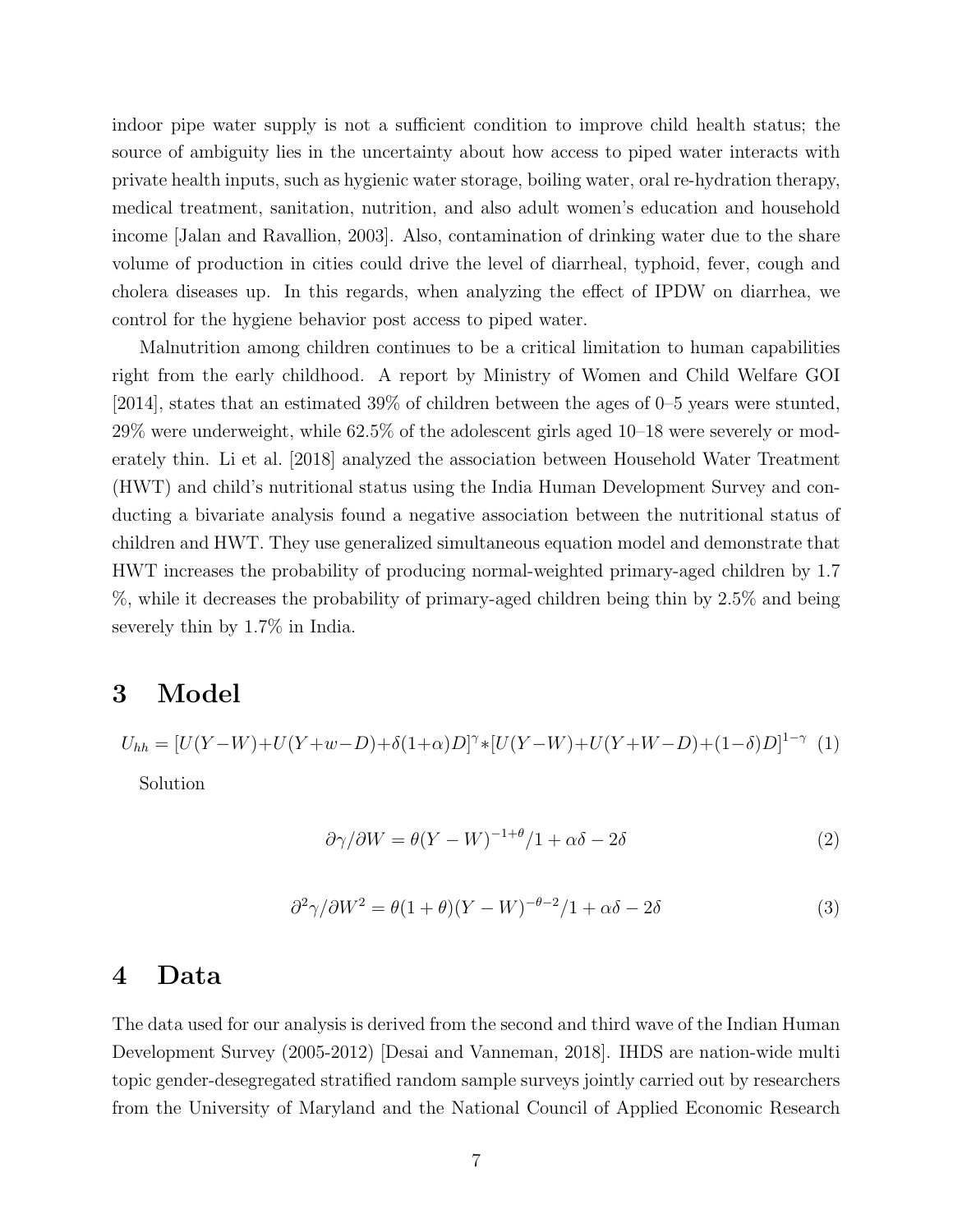(NCAER) in New Delhi [\[Desai and Vanneman, 2018\]](#page-24-14). IHDS covers wide-ranging topics at the household, individual, village and school level on demographic, health, education and socio-economic characteristics. The survey covers key gender disaggregated labor and non-labor market characteristics, employment: wage salary, farm, non-farm employment, annual earnings, work days, self-reported health, incidence of illness, such as diarrhea, and water collection minutes, among others at the individual level which are of relevance in our analysis.<sup>[8](#page-8-0)</sup>

The interviewers ask a knowledgeable person, typically the male head of household, questions related to the socioeconomic status of the household (members), including questions related to income, employment, consumption expenditure, physical and social capital. An ever married woman (eligible) between the ages of 15 and 49 in each household are interviewed about health, education, and gender relations, among others, in the household and community. Adolescents between the ages of 15 and 18 are interviewed about their education, employment and behavior, among others.

Our treatment variable 'access to indoor piped drinking water (IPDW)' is derived from the survey item, "Does your household have access to indoor pipe drinking water?" Yes is 1 and No is 0.[9](#page-8-1) After dropping the observations for households without IPDW and individuals below the age of 14, we have a time balanced sample of 78,751 men and 71,623 women in each round of the IHDS survey.[10](#page-8-2)

The sample for the analysis of the outcome variable are taken at the individual level questionnaire, the treatment variable is derived from the household level questionnaire, and the controls are from individual, household and village level questionnaire. For the robustness of the analysis (discussed in the empirical section), we conduct the analysis at the village level, where we have 1410 villages covered in both rounds of the survey. However, due to missing observations for some variables, we are restricted to 1,386 villages for the rural village level analysis. It is important to note that the comparison of outcomes between men and

<span id="page-8-0"></span><sup>8</sup>Unlike the National Sample Surveys that asks for a woman's principal and secondary status activities, the IHDS has separate modules for different types of work (e.g., own farm and non-farm work, wage and salary labor, animal husbandry) and asks which household members participated in each type of work during the previous year. In this study, following [Chatterjee et al.](#page-24-15) [\[2018\]](#page-24-15), anyone who worked for at least 240 hours in the previous year across all types of work is considered to be in the labor force.

<span id="page-8-1"></span><sup>&</sup>lt;sup>9</sup>In addition to IHDS data, we also use the ACCESS survey (2015-2018) to examine the recent trends in IPDW in six states (Uttar Pradesh, Madhya Pradesh, Bihar, Jharkhand, West Bengal and Orissa). The analysis of descriptive statistics from the ACCESS survey provides inferences of the present state of IPDW in relatively poor and populous states in India [\[Mani et al., 2018,](#page-26-16) [Sedai et al., 2020\]](#page-26-10). Note: due to the lack of gender disaggregated data in the ACCESS survey, our regression analysis focuses on the variables in the IHDS survey.

<span id="page-8-2"></span> $10$ Note: in the analysis, we might not have the the same number of observations in the fixed effects regression. In this regard, the balancedness of the sample is by observations at the beginning of the analysis, by not by each outcome variable.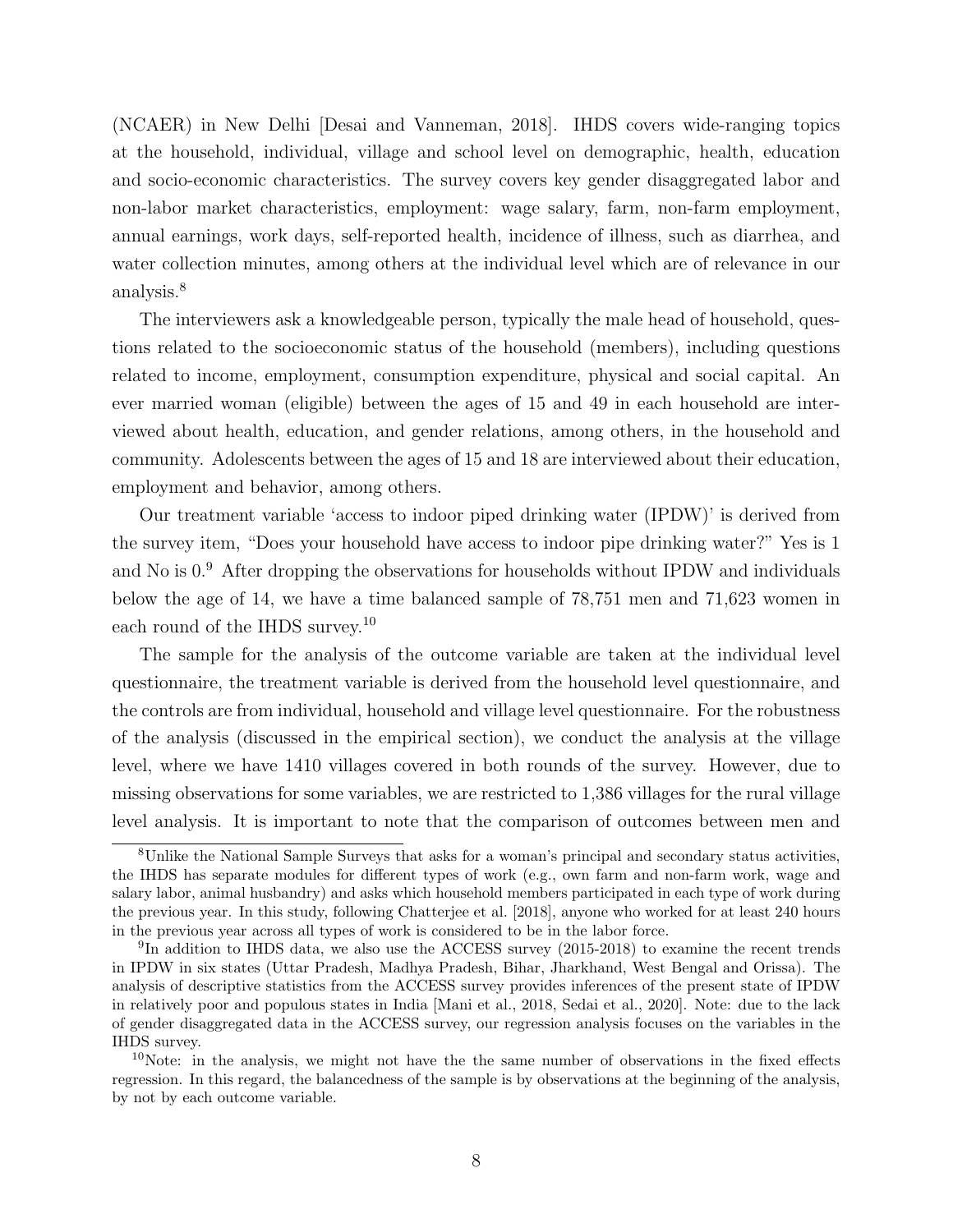women is not necessarily for the same household. The inferences drawn and compared are not for couples, or adults in the same household, but for the overall sample.

## 5 Empirical Model

Why do only some households have IPDW while others do not. It might be the case that households with IPDW are also more forward-looking and possess better socio-economic capital, health, knowledge, habits and behavior [\[Kumar and Vollmer, 2013,](#page-25-13) [Balasubrama](#page-24-4)[niam et al., 2014\]](#page-24-4). There are both time variant and invariant unobserved heterogeneity that affect selection into or out of IPDW. Given the likelihood of strong endogeneity of access to IPDW (one of the most basic good for survival), one should clearly not expect to be able to infer the causal impact with confidence [\[Koolwal and Van de Walle, 2013,](#page-25-6) [Ravallion,](#page-26-17) [2008\]](#page-26-17).[11](#page-9-0) At least, with the panel structure of the IHDS data, the time-invariant unobserved heterogeneity affecting the treatment is controlled for. The baseline individual fixed effects model derived from the IHDS is as follows:

<span id="page-9-1"></span>
$$
Y_{it} = \pi Z_{it} + \phi X_{it} + \delta_i + \sigma_t + \epsilon_{it}
$$
\n<sup>(4)</sup>

 $Y_{it}$  is the outcome variable for household i at time t and  $Z_{it}$  is an indicator for access to indoor IPDW. The reference households are those that do not have access to indoor pipe drinking water, and the treatment is switching from no access to IPDW to access between 2005-2012.  $X_{it}$  are a vector of exogenous individual and household characteristics.  $\delta_i$  captures the household specific effects.  $\sigma_t$  captures the trend effect. The aim is to estimate the impact of  $Z_{it}$  on  $Y_{it}$ . However, the problem is that the observed variation in  $Z_{it}$  reflects latent factors that also influence  $Y_{it}$ .

The fixed effects controls for all time invariant unobserved heterogeneity that could be correlated with the treatment, such as household head's caste, location, religion and cultural characteristics which are time invariant. Even after doing so, there is a strong likelihood that the household-specific differences in treatment,  $Z_{it}$  are endogenous to outcomes due to the time varying unobserved heterogeneity. Therefore, despite using the household fixed effects, household selection to IPDW due to time varying unobserved heterogeneity cannot be ignored. Within a given locality, some households will have latent preferences, knowledge, or unobserved resources that lead them to have better access to infrastructure than other

<span id="page-9-0"></span><sup>&</sup>lt;sup>11</sup>A randomized control trail would not be a feasible option given that our aim is to observe the macrolevel effects of the intervention of IPDW. Also, [Ravallion](#page-26-17) [\[2008\]](#page-26-17) argue that is rarely feasible to randomize the location of infrastructure projects and related programs, which are core activities in almost any poor country's development strategy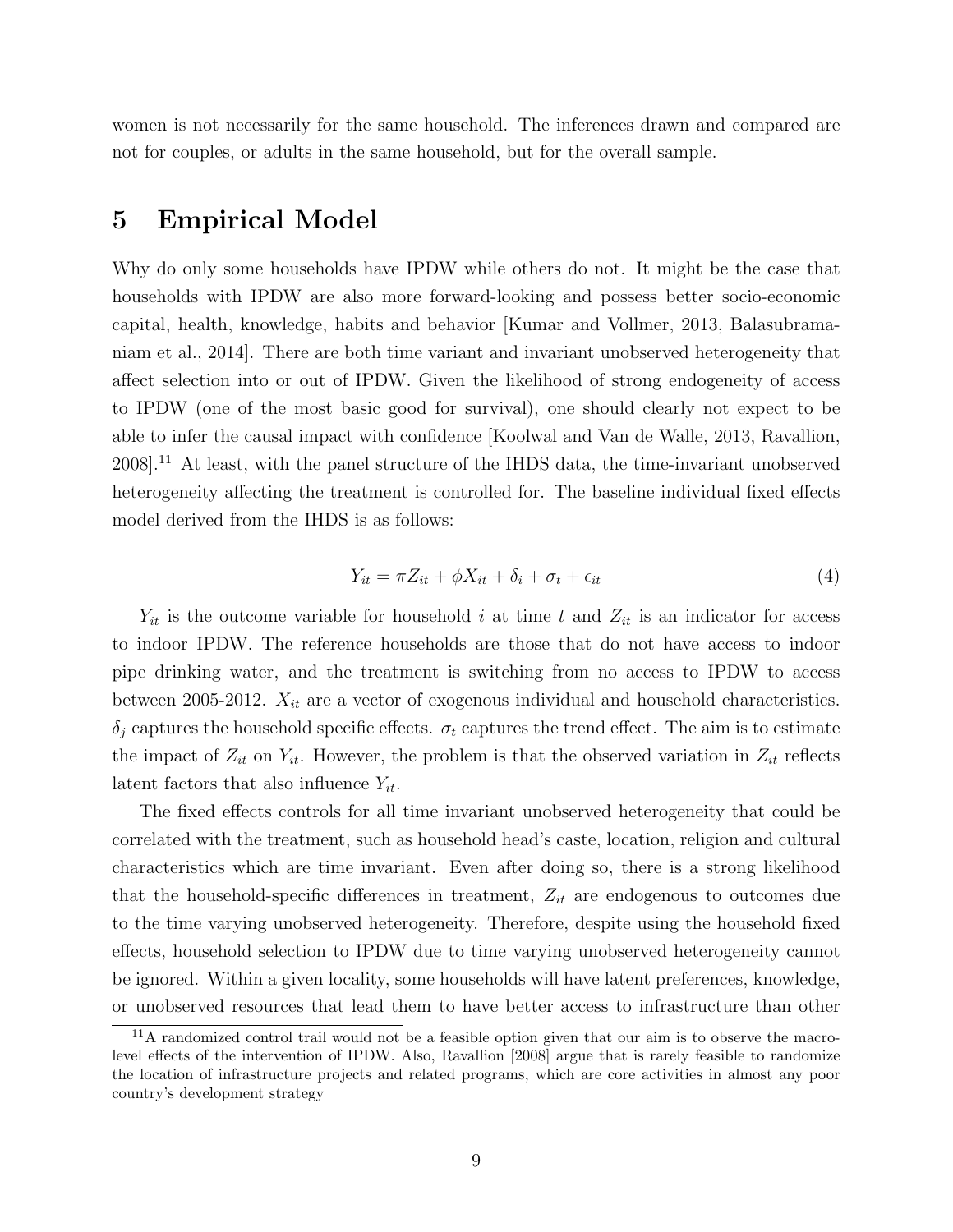(observationally similar) households [\[Koolwal and Van de Walle, 2013\]](#page-25-6). The issue of selfselection is concerning when talking about access to basic infrastructure, such as access to safe drinking water. Any natural or policy shock not covered in the IHDS survey could be affecting access to water. The wave dummy  $\sigma_t$  does capture any trend changes, but household specific time variant heterogeneity could bias the casual estimates.

The standard solution to this problem is to find an instrumental variable (IV) that is correlated with  $Z_{it}$  but uncorrelated with outcomes given  $Z_{it}$ .<sup>[12](#page-10-0)</sup> An IV for presumably high degree of selection is a demanding requirement, as one can reasonably question whether any observed household characteristic that might influence access to household-specific infrastructure would not also be a relevant determinant of overall outcomes, independently of infrastructure [\[Koolwal and Van de Walle, 2013,](#page-25-6) [Ravallion, 2008,](#page-26-17) [Kumar and Vollmer,](#page-25-13) [2013\]](#page-25-13).[13](#page-10-1) Also, the discussion on exclusion restrictions used with the geographic instrumental variables are questionable, given the feedback and spill-over effects of an intervention.

[Koolwal and Van de Walle](#page-25-6) [\[2013\]](#page-25-6) argue that geographic averaging with comprehensive regression controls at the community level for infrastructure placements is a defensible approach. Therefore, following [Koolwal and Van de Walle](#page-25-6) [\[2013\]](#page-25-6) we address the issue of endogeneity by exploiting the geographic differences in infrastructure placements and outcomes, while in addition controlling for any community specific effects overtime. This requires that we have adequately captured the relevant geographic characteristics jointly influencing outcomes and infrastructure through the vector  $G_{jt}$  and any geographic means of  $X_{it}$  not included in  $G_{jt}$ . The addition of community specific effects and time trends presents an additional layer of robustness to the point estimates compared to [Koolwal and Van de Walle](#page-25-6) [\[2013\]](#page-25-6), as they use cross-sectional data for analysis. This modification to the analysis in equation [4](#page-9-1) is given below:

<span id="page-10-3"></span>
$$
Y_{it} = \pi Z_{it} + \phi X_{it} + \lambda G_{jt} + \delta_i + \sigma_t + \theta_{jt} + \epsilon_{ijt}
$$
\n
$$
\tag{5}
$$

Here, we have added the exogenous community characteristics  $G_{jt}$  that affect the IPDW placement, which also includes community means of  $X_{it}$ <sup>[14](#page-10-2)</sup>. In equation [5,](#page-10-3) the error term

<span id="page-10-0"></span> $12$ We do use a unique instrumental variable from the literature (see [Bai et al.](#page-24-16) [\[2019\]](#page-24-16), [Sedai et al.](#page-26-1) [\[2021\]](#page-26-1), [Dang and La](#page-24-17) [\[2019\]](#page-24-17)), one also used in the same context as ours by [Vanaja](#page-26-3) [\[2020\]](#page-26-3). The instrument captures average access to IPDW at the community level (village and PSU level), excluding the community of the household in the district of the state at time  $t$  (in short, it is the non-self community access to IPDW).

<span id="page-10-1"></span><sup>&</sup>lt;sup>13</sup>[Ravallion](#page-26-17) [\[2008\]](#page-26-17) argues that evaluations for development effectiveness focus too much on internal validity (whether valid inferences are drawn about the impact of that specific project in its specific setting) relative to external validity (whether valid inferences are drawn for other projects, either as scaled up versions of that project in the same setting or as similar projects in different settings).

<span id="page-10-2"></span><sup>&</sup>lt;sup>14</sup>Note, in the absence of  $G_{jt}$  and  $\theta_{jt}$ , the regression specification in equation [5](#page-10-3) is similar to that of equation [4.](#page-9-1)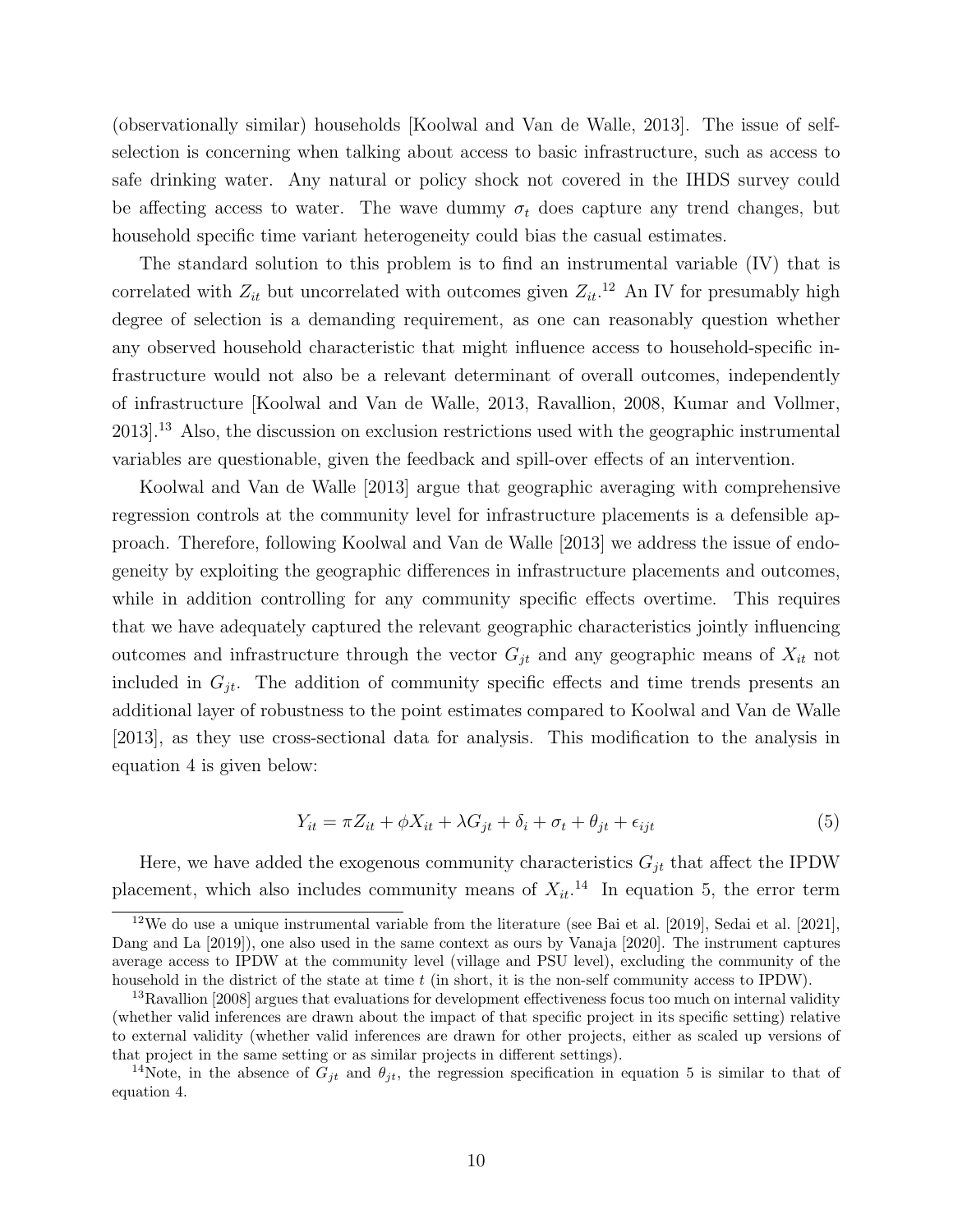has two components, a geographic effect  $\theta_{jt}$  and an idiosyncratic (household-specific) effect  $\epsilon_{ijt}$ . The geographic component of the error term sweeps up all level differences in the error term between areas, so that the geographic mean of  $\epsilon_{ijt}$  vanishes [\[Koolwal and Van de](#page-25-6) [Walle, 2013\]](#page-25-6).<sup>[15](#page-11-0)</sup> All regressors are exogenous except  $Z_{it}$ , which is correlated with  $\epsilon_{ijt}$ through individual choices, that is,  $Cov(Z_{it}; \epsilon_{ijt}/G_{jt}; X_{it}) \neq 0$ . Following [Koolwal and Van de Walle](#page-25-6) [\[2013\]](#page-25-6), we argue that the key identifying assumption is that the endogeneity arises entirely from individual choices within areas, such that on aggregating across individuals within a given area we can treat access to water as conditionally exogenous; that is, we assume that  $Cov(\bar{Z}_{jt}; \epsilon_{jt}/\bar{G}_{jt}; \bar{X}_{it}) = 0$  where the bar over a variable denotes its geographic or communitylevel mean.

We then aggregate equation [5](#page-10-3) over geographic areas, giving the standard "between estimator" overtime, as below:

<span id="page-11-1"></span>
$$
\bar{Y}_{jt} = \pi \bar{Z}_{jt} + \phi \bar{X}_{jt} + \lambda \bar{G}_{jt} + \theta_{jt}
$$
\n
$$
(6)
$$

While household fixed effects applied to equation [4](#page-9-1) could still yield a biased and inconsistent estimate given that  $Cov(Z_{it}; \epsilon_{ijt}/G_{jt}; X_{it}) \neq 0$ , equation [6](#page-11-1) shows that  $\pi$  can be identified by geographic aggregation under our weaker assumption that only the geographic placement is conditionally exogenous. In this regard, we assume that we have sufficient geographic controls to make it plausible that the latent geographic effects on outcomes and placement can be treated as uncorrelated. To do so, we use most of the plausibly exogenous geographic controls used by [Koolwal and Van de Walle](#page-25-6) [\[2013\]](#page-25-6) barring a few as in addition to their model, we also have the leverage of controlling for the time invariant unobserved heterogeneity through the village fixed effects, and the time trend. Note, however, that we still allow for endogenous individual placement within areas between 2005-2012, whereby there are latent idiosyncratic factors that jointly influence outcomes and individual access to IPDW.

The acceptance of the assumption of conditional exogeneity depends on the available data and the setting. The fixed effect model controls for geographic mobility both at the individual level and within the rural areas. Therefore, the residential location choice that could seriously undermine our identifying assumption is controlled for in our analysis. One could collect geographic data relevant to both outcomes and infrastructure placement, but it is justified to be skeptical of any claim that one could collect data on latent preference and knowledge parameters at the individual level. In this regard, the ability of our estimation strategy to deal with endogenous placement across individuals within a given area is desirable. Following

<span id="page-11-0"></span><sup>&</sup>lt;sup>15</sup>The remaining  $\epsilon_i$  cancels out with  $\delta_i$ .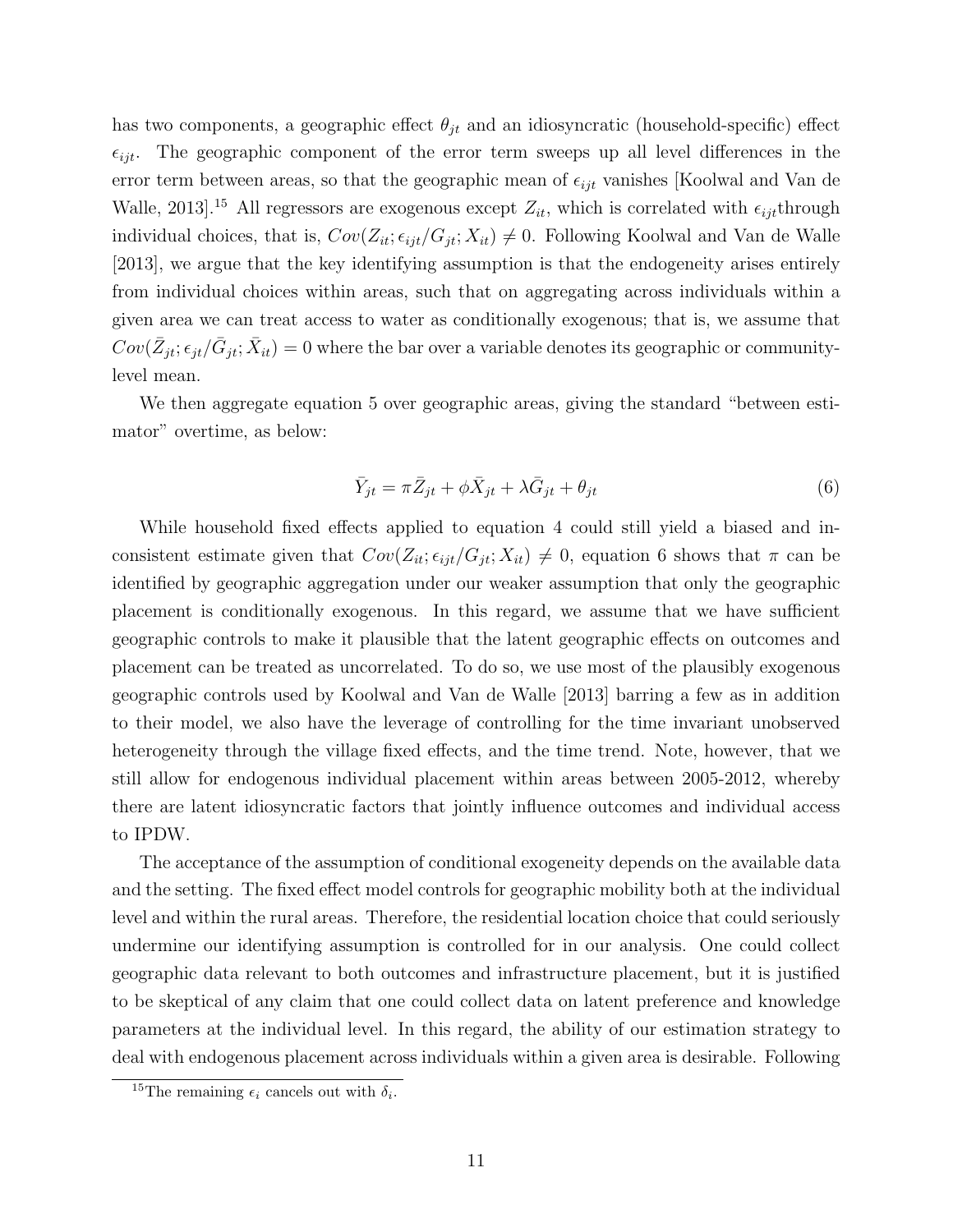[Koolwal and Van de Walle](#page-25-6) [\[2013\]](#page-25-6), we control for a wide and rich array of location attributes. However, the possibility of biases due to unobserved geographic factors can never be totally dismissed.

No withstanding the issues with instruments, as a robustness check to our empirical estimations, following [\[Vanaja, 2020\]](#page-26-3) we do use the instrument of non-self community level access to IPDW as an instrument. The instrument has been widely used in the literature to capture the unobserved heterogeneity in infrastructure placements such as electricity and water supply by [Sedai et al.](#page-26-10) [\[2020\]](#page-26-10), [Sedai et al.](#page-26-1) [\[2021\]](#page-26-1), [Vanaja](#page-26-3) [\[2020\]](#page-26-3), [Dang and La](#page-24-17) [\[2019\]](#page-24-17). The first stage estimation is given as:

$$
IPDW_{it} = \rho IPDW_{-jt} + \phi X_{it} + \delta_i + \sigma_t + \epsilon_{it}
$$
\n<sup>(7)</sup>

Where,  $\rho IPDW_{-it}$  represents the non-self community level access to IPDW. It gives the average level of village/PSU level access to IPDW in the district of a state, excluding the village/PSU of the treatment household.

The rationale behind the IV is such that if neighboring villages/PSU acquire IPDW and realize the economic and social gains of better safe drinking water, then the status of no IPDW may signal lower socioeconomic standing, therefore IPDW in the neighboring districts is expected to increase one's own IPDW [\[Sedai et al., 2021,](#page-26-1) [Vanaja, 2020\]](#page-26-3). We argue that the exogeneity condition for the instrument also holds because IPDW in other communities should not directly affect labor market differences across genders in one's own community. Following the existing literature, we argue that gender differences in the labor market are affected by household's income, relative bargaining power of the individuals, education, age and occupational segregation [\[Fletcher et al., 2017,](#page-25-1) [Klasen, 2019,](#page-25-0) [Duflo, 2012\]](#page-25-16). As discussed in the potential threats to identification, we do anticipate that household's own community level IPDW and the availability of other infrastructures will have an impact on individual LFP, hence excluding one's home district from the instrument is key to the exclusion restriction. For the instrument to function, villages/PSUs should be distant from each other, this implies the instrument would be weak in satisfying the exclusion restriction. Therefore, we restrict the panel fixed effects instrumental variable regression to rural areas.

## 6 Results

# 7 Figures and Tables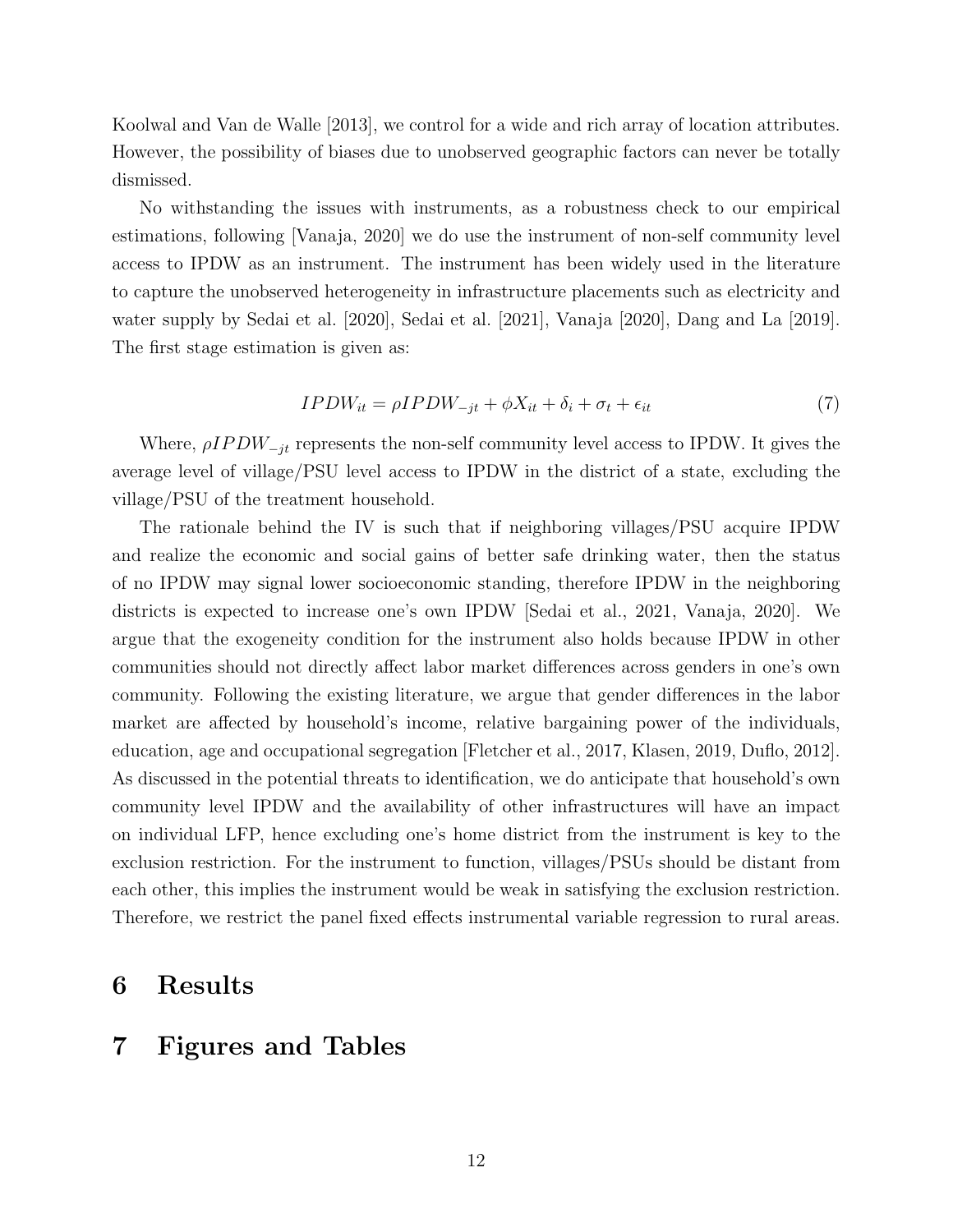Figure 1: Access to Indoor Pipe Drinking Water, India, District Level, Label: Fraction of access (0-1), IHDS (2012).



Source: Authors calculations, IHDS, 2012.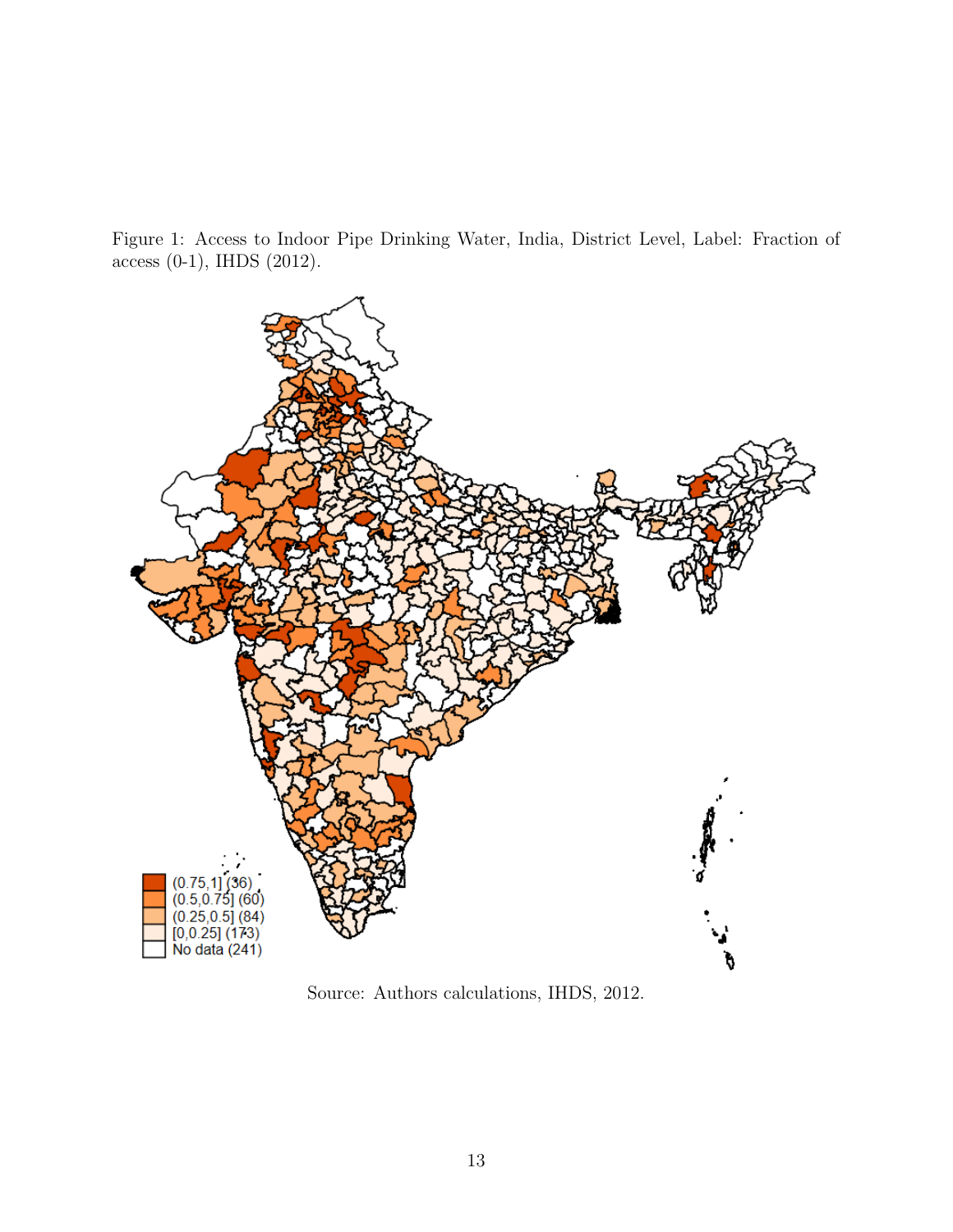Figure 2: Hours of Indoor Pipe Drinking Water on a typical day, India, District Level, Label: Cumulative hours (0-24), IHDS (2012).



Source: Authors calculations, IHDS, 2012.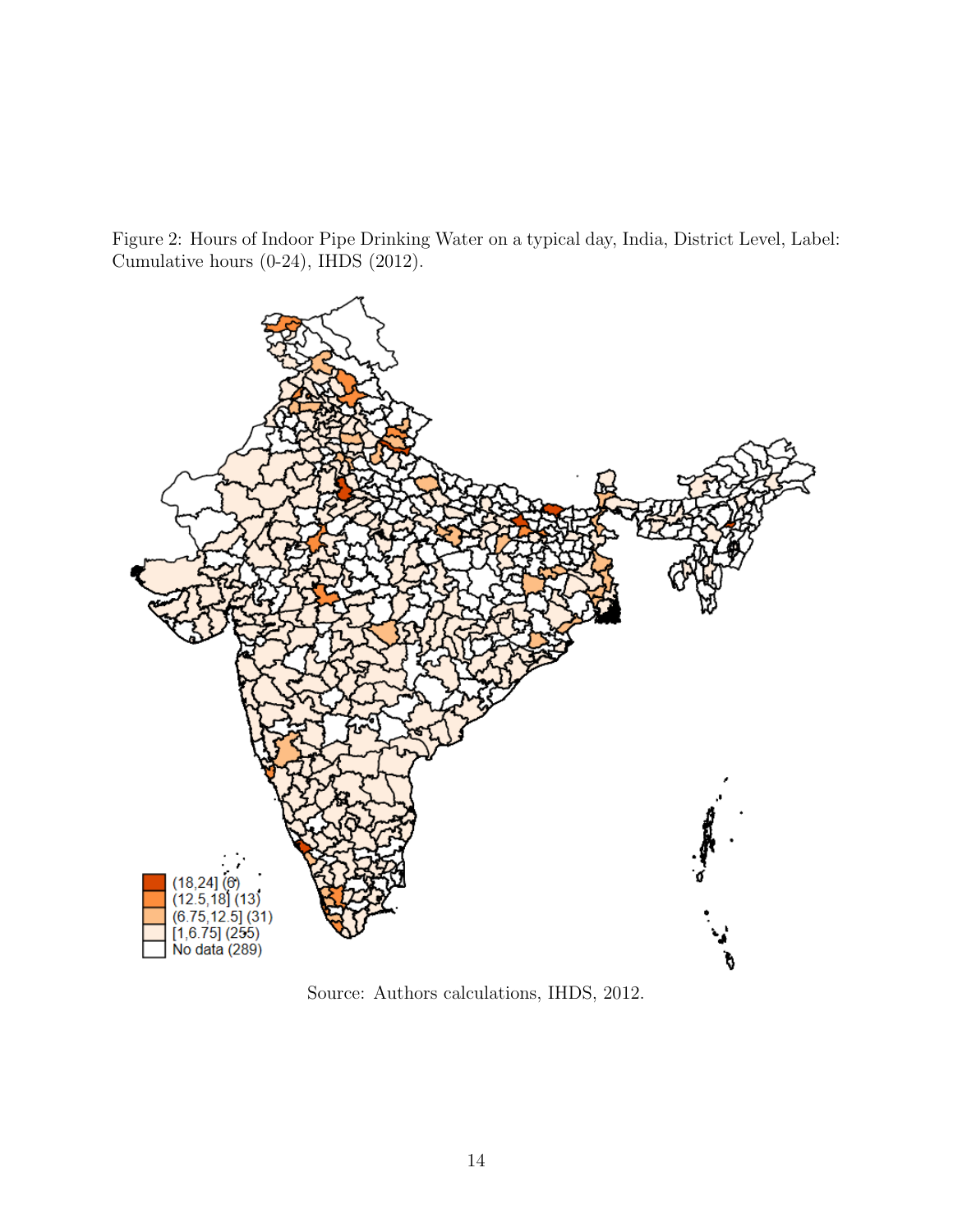

Figure 3: Panel fixed effects: Source of Water and Employment by Gender and Location.

Source: Authors calculations, IHDS, 2005-2012.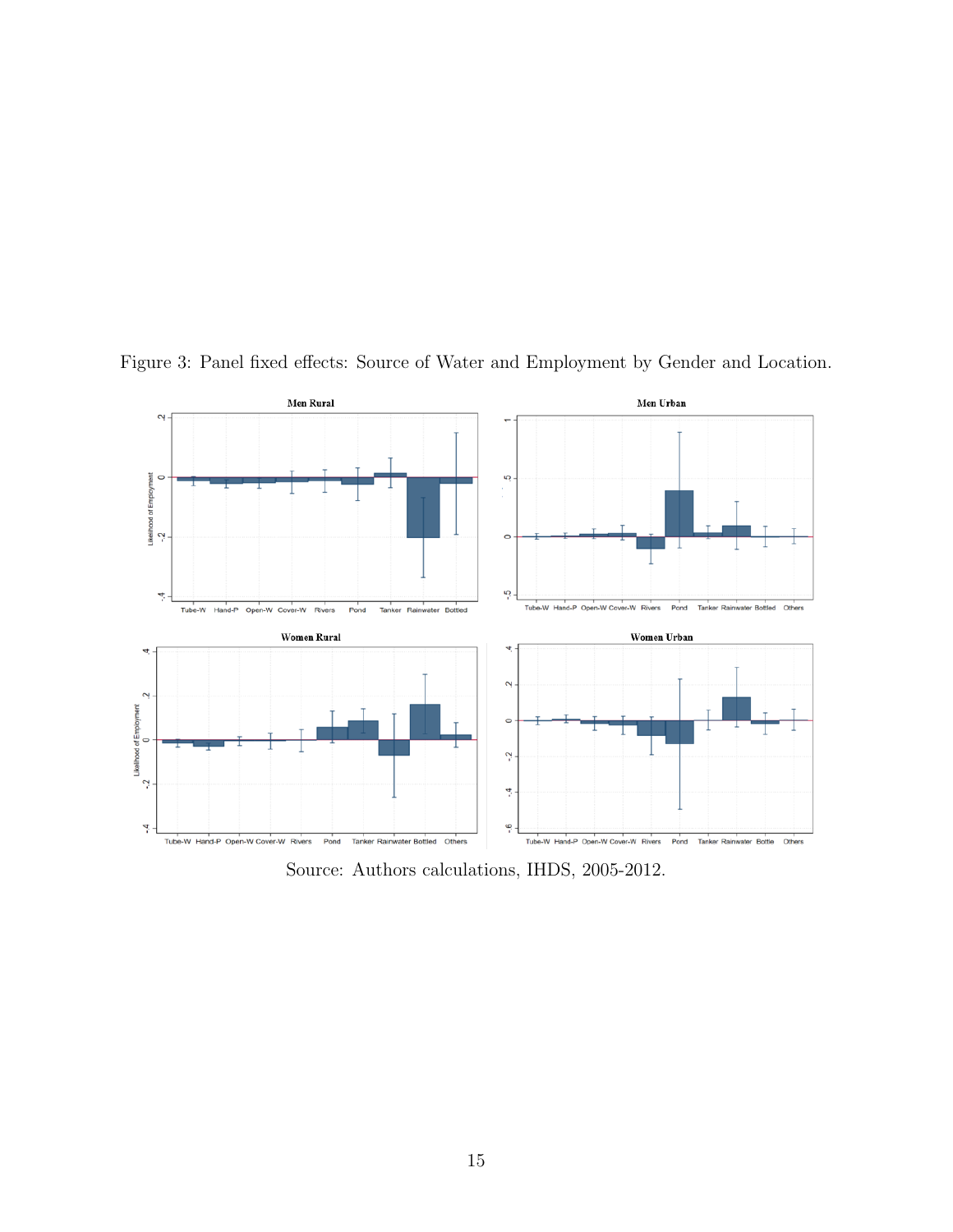|                                                             |        | 2005            |       |              | 2012  |       |        |
|-------------------------------------------------------------|--------|-----------------|-------|--------------|-------|-------|--------|
| National level<br>Variables                                 | Obs    | Mean            | SD.   | $_{\rm Obs}$ | Mean  | -SD   | T test |
| Indoor Piped Drinking Water $(0/1)$                         | 40,018 | $0.266$ $0.442$ |       | 40,018       | 0.302 | 0.459 | ∗      |
|                                                             |        | 2015            |       |              | 2018  |       |        |
| Six States of ACCESS<br>Indoor Piped Drinking Water $(0/1)$ | 8563   | 0.057           | 0.232 | 8563         | 0.066 | 0.248 |        |

Table 1: Panel Descriptive Statistics from two household surveys India, 2005-2018

Author elaboration, IHDS, 2005-2012, ACCESS survey, 2015-2018. ACCESS survey is for the rural areas in the six relatively poorer states in India namely: Madhya Pradesh, Uttar Pradesh, Odisha, Bihar, Jharkhand, West Bengal. Note, we check for six states average of the ACCESS survey in the IHDS survey for consistency and the averages between 2005-2012 are similar to averages between 2015-2018.

Table 2: Descriptive statistics by treatment and time: Access to Indoor Piped Drinking Water (IDPW), India, 2005-2012

|                                   |         | 2005  |             |           | 2012    |           |             |           |
|-----------------------------------|---------|-------|-------------|-----------|---------|-----------|-------------|-----------|
|                                   | No IDPW |       | <b>IDPW</b> |           | No IDPW |           | <b>IDPW</b> |           |
| Variable                          | Mean    | SD    | Mean        | <b>SD</b> | Mean    | <b>SD</b> | Mean        | <b>SD</b> |
| Water                             |         |       |             |           |         |           |             |           |
| Water in house                    | 0.33    | 0.47  | 1.00        | 0.00      | 0.32    | 0.47      | 1.00        | 0.00      |
| Water supply hours                | 4.23    | 6.14  | 4.92        | 6.38      | 3.88    | 5.35      | 4.18        | 5.78      |
| Walk time water                   | 10.35   | 10.57 | 0.00        | 0.00      | 10.43   | 12.30     | 0.00        | 0.00      |
| Women Minutes                     | 73.89   | 70.33 | 67.69       | 73.99     | 50.22   | 46.83     | 50.38       | 49.23     |
| Men Minutes                       | 35.89   | 53.88 | 50.14       | 59.33     | 29.74   | 35.90     | 49.93       | 43.52     |
| Work                              |         |       |             |           |         |           |             |           |
| Employment $(>30 \text{ days})$   | 0.40    | 0.49  | 0.36        | 0.48      | 0.47    | 0.50      | 0.44        | 0.50      |
| Non-ag labor $(>30 \text{ days})$ | 0.08    | 0.27  | 0.05        | 0.21      | 0.14    | 0.34      | 0.09        | 0.28      |
| Annual work days                  | 201.93  | 98.66 | 243.82      | 95.62     | 200.47  | 110.97    | 242.11      | 105.83    |
| Any individual business           | 0.21    | 0.40  | 0.30        | 0.46      | 0.21    | 0.41      | 0.29        | 0.45      |
| Health & Education                |         |       |             |           |         |           |             |           |
| Self-reported health $(0-5)$      | 2.26    | 0.81  | 2.18        | 0.76      | 2.19    | 0.87      | 2.02        | 0.84      |
| Days ill in last month            | 0.97    | 3.36  | 0.64        | 2.62      | 1.18    | 3.58      | 0.80        | 2.81      |
| Diarrhea in last month            | 0.03    | 0.17  | 0.01        | 0.12      | 0.02    | 0.15      | 0.02        | 0.13      |
| Days absent, school (30 days)     | 3.38    | 5.79  | 1.81        | 3.96      | 3.95    | 5.26      | 2.94        | 5.04      |
| Observations                      | 109700  |       | 40676       |           | 103969  |           | 46340       |           |

Author elaboration, IHDS, 2005-2012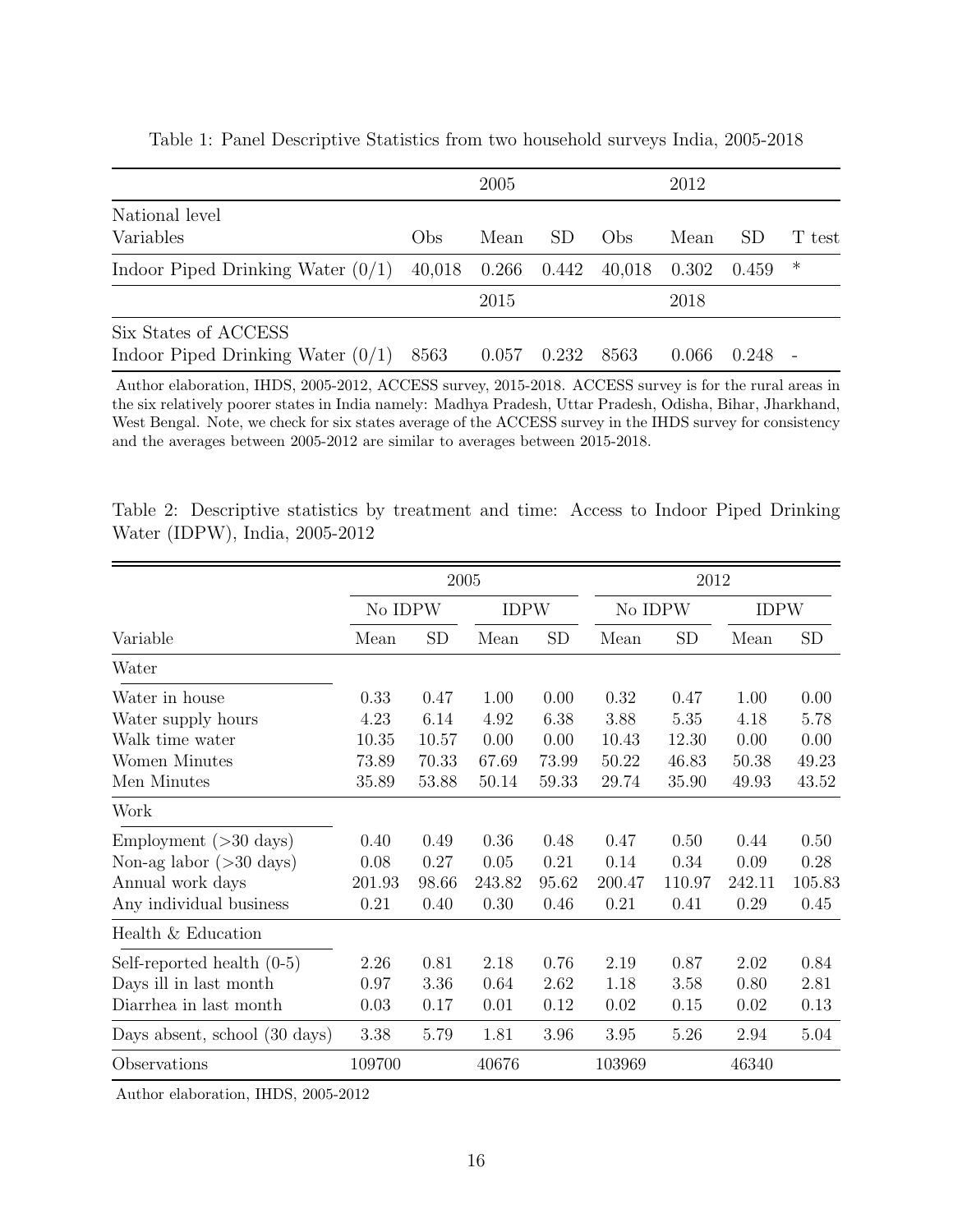Table 3: Panel Fixed Effects: Indoor Pipe Drinking Water and Women's Daily Water Collection Time in Minutes, IHDS, 2005-2012

|                            | $\left(1\right)$       | (2)                  | $\left(3\right)$      | $\left(4\right)$ | $\left(5\right)$    | (6)                     |
|----------------------------|------------------------|----------------------|-----------------------|------------------|---------------------|-------------------------|
| Variables                  | All                    | All                  | Rural                 | Urban            | Non-Poor            | Poor                    |
| Indoor Pipe Drinking Water | $-7.416***$<br>(2.345) | $-3.954*$<br>(2.412) | $-5.922**$<br>(2.777) | 5.918<br>(5.005) | $-1.277$<br>(2.622) | $-20.187***$<br>(6.250) |
| HH, Ind., Com. Controls    | N                      |                      |                       | V                |                     |                         |
| Observations               | 105,278                | 98,203               | 79,497                | 18,706           | 74,590              | 23,482                  |
| Number of Individuals      | 71,638                 | 68,346               | 54,412                | 14,178           | 52,877              | 15,362                  |

Robust standard errors (clustered at the individual level) in parentheses, p-values—\*\*\*p < 0.01, \*\*p < 0.05,  $*_p$  < 0.1. Coefficients are interpreted as percentage point changes Panel(a) shows the effect of access to indoor pipe drinking water on water collection minutes. Additional independent variables in all regressions: availability of electricity in house, any public program for sanitary toilets, individual's age, age squared, marital status, education, household size, Log per capita consumption, wave dummy, social networks with teachers, educators, health practitioners, lawyers, government official, local political leaders.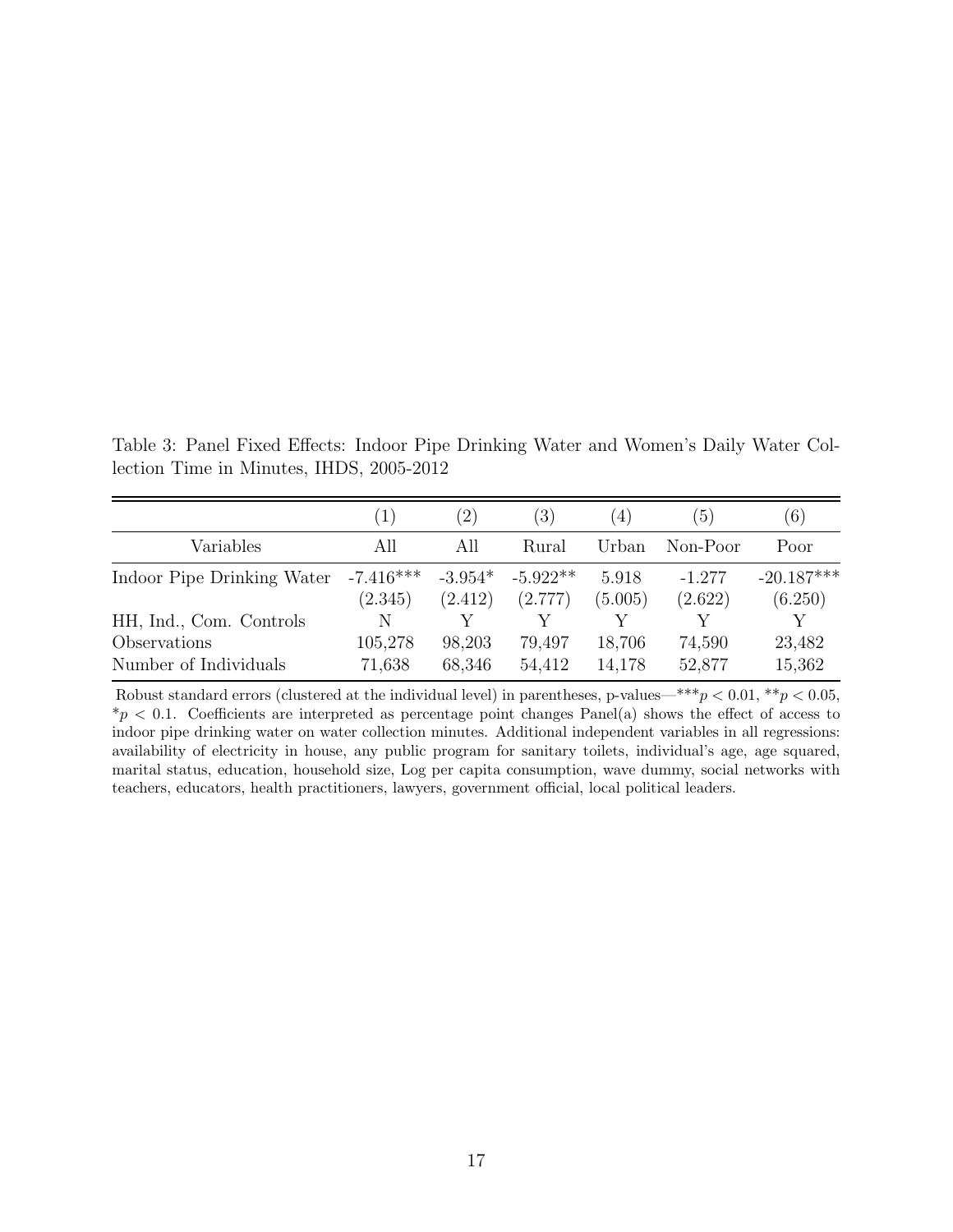<span id="page-18-0"></span>Table 4: Panel fixed effects: Household's access to indoor pipe drinking water on any employment (wage salary farm business) ( $\geq$  30 days) and only wage and salary employment by gender in rural and urban India, 2005-2012.

|                                       | (1)                   | (2)                   | (3)                   | (4)                  | (5)                 | (6)                   | (7)                 |
|---------------------------------------|-----------------------|-----------------------|-----------------------|----------------------|---------------------|-----------------------|---------------------|
| Variables                             | All                   | Men                   | Women                 | Men<br>Rural         | Men<br>Urban        | Women<br>Rural        | Women<br>Urban      |
| Panel (a): Individual FE              |                       |                       |                       |                      |                     |                       |                     |
| Any Employment $(>30 \text{ days})$   |                       |                       |                       |                      |                     |                       |                     |
| Indoor Pipe Water                     | 0.004<br>(0.004)      | 0.003<br>(0.005)      | 0.005<br>(0.005)      | $0.013**$<br>(0.006) | $-0.013$<br>(0.008) | $0.017**$<br>(0.008)  | $-0.010$<br>(0.007) |
| Wage/Salary Employment                |                       |                       |                       |                      |                     |                       |                     |
| Indoor Pipe Water                     | $0.008**$<br>(0.003)  | 0.002<br>(0.005)      | $0.015***$<br>(0.005) | 0.008<br>(0.007)     | $-0.016$<br>(0.008) | $0.029***$<br>(0.006) | $-0.008$<br>(0.006) |
| Ind. and HH. Controls                 | Y                     | Y                     | Y                     | Y                    | Υ                   | Y                     | Y                   |
| Observations<br>Number of individuals | 209,860<br>119,054    | 111,061<br>62,863     | 98,799<br>56,193      | 74,901<br>43,033     | 36,160<br>20,982    | 67,534<br>38,626      | 31,265<br>18,054    |
| Panel (b) Village FE (Rural)          |                       |                       |                       |                      |                     |                       |                     |
| Any Employment $(>30 \text{ days})$   |                       |                       |                       |                      |                     |                       |                     |
| Indoor Pipe Water                     | $0.045***$<br>(0.014) | $0.047***$<br>(0.014) | $0.033*$<br>(0.019)   |                      |                     |                       |                     |
| Wage/Salary Employment                |                       |                       |                       |                      |                     |                       |                     |
| Indoor Pipe Water                     | 0.025<br>(0.016)      | 0.010<br>(0.017)      | $0.039**$<br>(0.018)  |                      |                     |                       |                     |
| Village Fixed Effects                 | Υ                     | Υ                     | Y                     |                      |                     |                       |                     |
| Village controls                      | Y                     | Y                     | Y                     |                      |                     |                       |                     |
| Observations<br>Number of PSUs        | 2,510<br>1,386        | 2,509<br>1,385        | 2,507<br>1,383        |                      |                     |                       |                     |

Robust standard errors (clustered at the individual level) in parentheses, p-values—\*\*\*p  $< 0.01, **p < 0.05$ ,  $\gamma p < 0.1$ . β reports the percentage point effect of access to piped drinking water within the house on any paid employment for over 30 days in a year. For panel (a): additional independent variables in all regressions: Household electricity access, any public program for sanitary toilets, household size, any social networks or acquaintance with doctors and health care workers, teachers, school workers, politicians, police, military, government officials. Individual's age, age squared, marital status, adult male and female education. For panel (b) (rural areas), all controls in panel (a) are used (excluding electricity access and marital status). In addition, we control for the presence of local governance body (Panchayat Bhavan) in the village, percentage of household with electricity in the village, agricultural co-operative in the village, government and private school in the village, distance to bank in kilometers and presence of informal credit associations in the village, paved road in the village, distance to bus station in kilometers in the village, sowing and harvesting market wage for Rabi and Kharif seasons for men and women in the village, and presence of market (bazaar) in the village.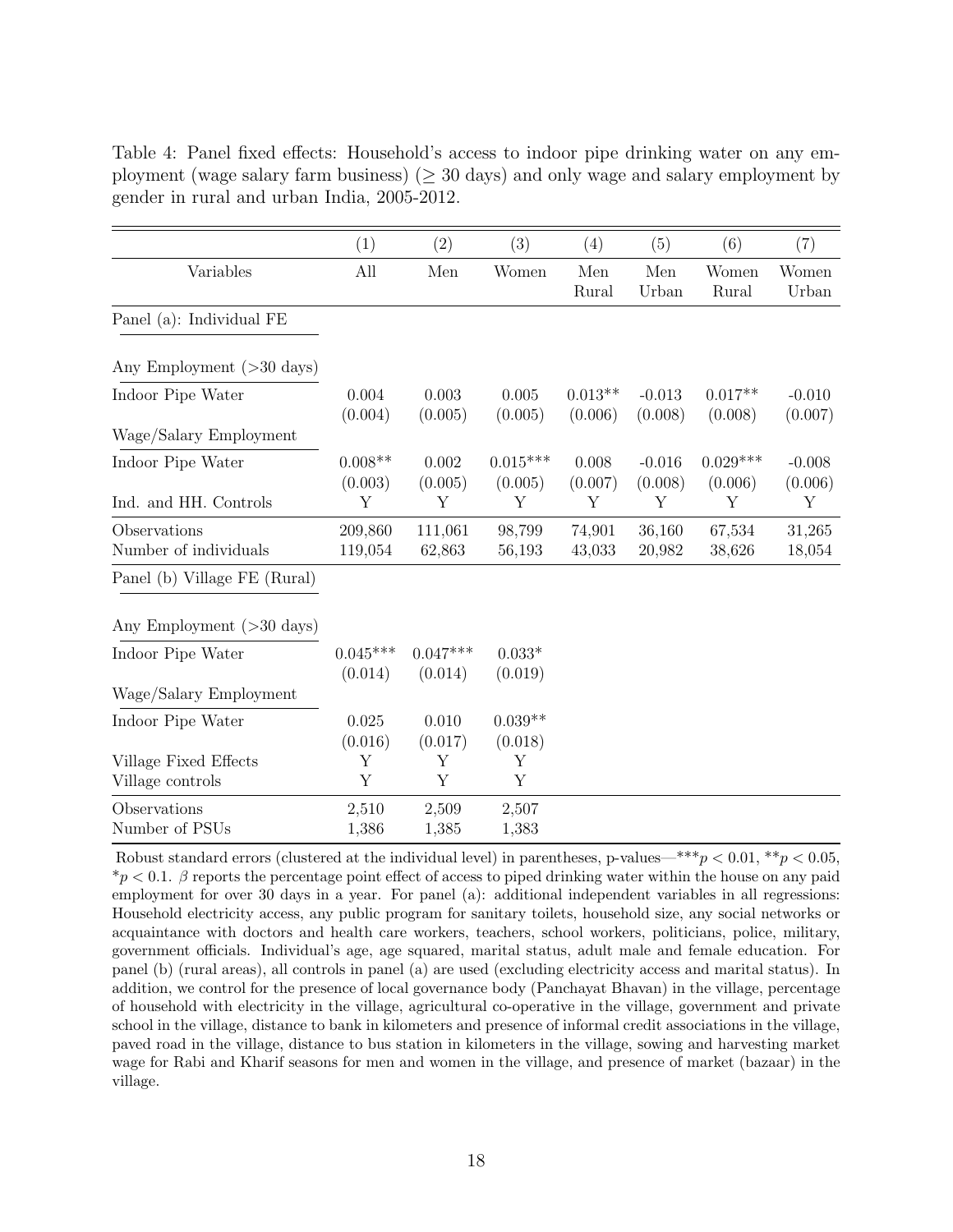|                         | (1)                              | (2)                              | (3)                              | (4)                              | (5)                              | (6)                              | (7)                              |
|-------------------------|----------------------------------|----------------------------------|----------------------------------|----------------------------------|----------------------------------|----------------------------------|----------------------------------|
| Variables               | All                              | Men                              | Women                            | Men<br>Rural                     | Men<br>Urban                     | Women<br>Rural                   | Women<br>Urban                   |
| Panel (a) Individual FE |                                  |                                  |                                  |                                  |                                  |                                  |                                  |
| Indoor Pipe Water       | $0.075***$                       | $0.066***$                       | $0.099***$                       | $0.069***$                       | $0.049***$                       | $0.118***$                       | $-0.036$                         |
| Log Annual Work Hours   | (0.013)<br>$0.713***$<br>(0.008) | (0.013)<br>$0.740***$<br>(0.009) | (0.030)<br>$0.660***$<br>(0.013) | (0.018)<br>$0.750***$<br>(0.010) | (0.018)<br>$0.688***$<br>(0.024) | (0.034)<br>$0.659***$<br>(0.014) | (0.058)<br>$0.657***$<br>(0.049) |
| Observations            | 124,836                          | 85,244                           | 39,592                           | 59,827                           | 25,417                           | 33,622                           | 5,970                            |
| Number of individuals   | 80,957                           | 52,744                           | 28,215                           | 37,184                           | 16,312                           | 23,506                           | 4,752                            |
| Panel (b) Village FE    |                                  |                                  |                                  |                                  |                                  |                                  |                                  |
| Indoor Pipe Water       | $0.197***$                       | $0.180**$                        | $0.234*$                         |                                  |                                  |                                  |                                  |
| Log Annual Work Hours   | (0.074)<br>$0.451***$<br>(0.054) | (0.078)<br>$0.529***$<br>(0.063) | (0.129)<br>$0.556***$<br>(0.069) |                                  |                                  |                                  |                                  |
| Observations            | 2,507                            | 2,505                            | 2,432                            |                                  |                                  |                                  |                                  |
| Number of villages      | 1,386                            | 1,385                            | 1,364                            |                                  |                                  |                                  |                                  |

Table 5: Panel fixed effects: Household's access to indoor pipe drinking water on log of real annual earnings, by gender in rural and urban India, 2005-2012

Robust standard errors (clustered at the individual level) in parentheses, p-values—\*\*\* $p < 0.01$ , \*\* $p < 0.05$ ,  $*p < 0.1$ .  $\beta$  reports the percent effect of access to piped drinking water within the house on log of real annual individual earnings. All additional controls are as discussed in table [4](#page-18-0)

Table 6: Panel fixed effects: Household's access to indoor pipe drinking water on annual work days, by gender in rural and urban India, 2005-2012

|                              | $\left(1\right)$ | $\left( 2\right)$ | (3)        | $\left( 4\right)$ | $\left( 5\right)$ | (6)            | (7)            |
|------------------------------|------------------|-------------------|------------|-------------------|-------------------|----------------|----------------|
| Variables                    | All              | Men               | Women      | Men<br>Rural      | Men<br>Urban      | Women<br>Rural | Women<br>Urban |
| Panel (a) Individual FE      |                  |                   |            |                   |                   |                |                |
| Indoor Pipe Water            | $1.958***$       | 0.752             | $5.475***$ | $1.990**$         | $-1.892$          | $5.773***$     | $-0.129$       |
|                              | (0.682)          | (0.774)           | (1.339)    | (0.986)           | (1.196)           | (1.400)        | (3.899)        |
| Annual Work Hours            | $0.084***$       | $0.079***$        | $0.103***$ | $0.084***$        | $0.062***$        | $0.106***$     | $0.077***$     |
|                              | (0.000)          | (0.000)           | (0.001)    | (0.000)           | (0.001)           | (0.001)        | (0.002)        |
| Observations                 | 129,410          | 87,415            | 41,995     | 61,795            | 25,620            | 35,877         | 6,118          |
| R-squared                    | 0.660            | 0.659             | 0.693      | 0.687             | 0.579             | 0.710          | 0.589          |
| Number of individuals        | 82,752           | 53,427            | 29,327     | 37,798            | 16,397            | 24,530         | 4,844          |
| Panel (b) Village FE (Rural) |                  |                   |            |                   |                   |                |                |
| Indoor Pipe Water            | $10.177***$      | $7.830**$         | $9.288**$  |                   |                   |                |                |
|                              | (3.052)          | (3.151)           | (4.385)    |                   |                   |                |                |
| Annual Work Hours            | $0.090***$       | $0.084***$        | $0.104***$ |                   |                   |                |                |
|                              | (0.002)          | (0.002)           | (0.002)    |                   |                   |                |                |
| Observations                 | 2,510            | 2,508             | 2,450      |                   |                   |                |                |
| Number of Villages           | 1,386            | 1,385             | 1,367      |                   |                   |                |                |

Robust standard errors (clustered at the individual level) in parentheses, p-values—\*\*\*p < 0.01, \*\*p < 0.05,  $*p < 0.1$ . All additional controls are as discussed in table [4](#page-18-0)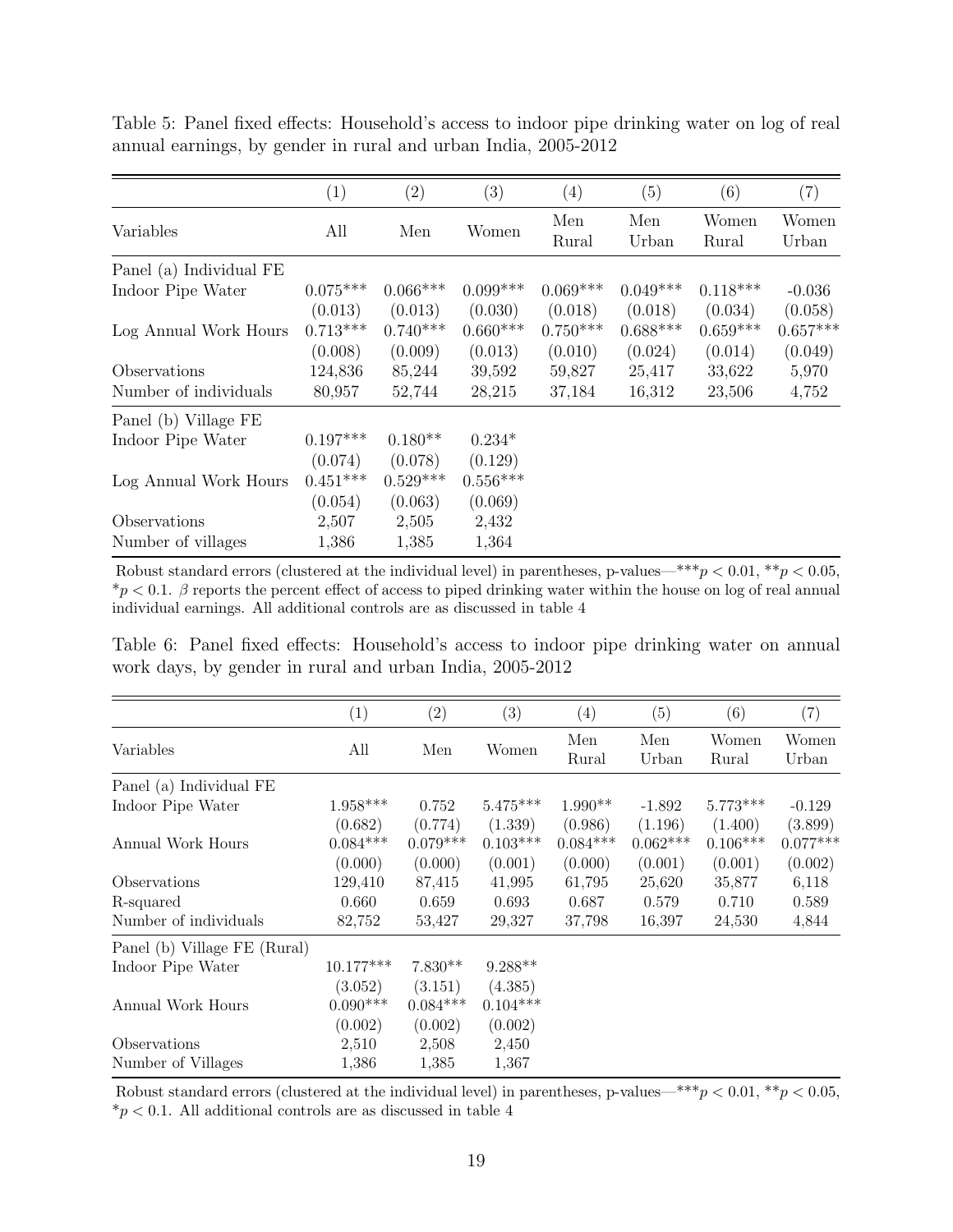|                                  |  | Table 7: Panel fixed effects: Household's access to indoor pipe drinking water and women's |  |  |  |  |  |
|----------------------------------|--|--------------------------------------------------------------------------------------------|--|--|--|--|--|
| self-reported health, 2005-2012. |  |                                                                                            |  |  |  |  |  |

|                                         | (1)        | $\left( 2\right)$ | (3)       | (4)       | (5)       |
|-----------------------------------------|------------|-------------------|-----------|-----------|-----------|
| Variables                               | All        | Rural             | Urban     | Poor      | Non-poor  |
| Panel (a) Individual FE                 |            |                   |           |           |           |
| Good & V. Good=1, OK, Poor & V. Poor==0 |            |                   |           |           |           |
| Indoor Pipe Water                       | $0.0294**$ | $0.0316**$        | $0.0352*$ | $0.0686*$ | $0.0241*$ |
|                                         | (0.0122)   | (0.0154)          | (0.0200)  | (0.0379)  | (0.0128)  |
| Good, V. Good & OK=1, Poor & V. Poor==0 |            |                   |           |           |           |
| Indoor Pipe Water                       | 0.00974    | $0.0163*$         | 0.000689  | 0.00115   | 0.0102    |
|                                         | (0.00662)  | (0.00840)         | (0.0110)  | (0.0198)  | (0.00704) |
| Observations                            | 47,225     | 32,527            | 14,698    | 7,819     | 39,402    |
| Number of Individuals                   | 24,909     | 17,196            | 7,713     | 4,133     | 20,772    |
|                                         | All        | Poor              | Non-Poor  |           |           |
| Panel (b) Village FE                    |            |                   |           |           |           |
| Good & V. Good=1, OK, Poor & V. Poor==0 |            |                   |           |           |           |
| Indoor Pipe Water                       | 0.107      | 0.041             | $0.105*$  |           |           |
|                                         | (0.069)    | (0.102)           | (0.068)   |           |           |
| Good, V. Good & OK=1, Poor & V. Poor==0 |            |                   |           |           |           |
| Indoor Pipe Water                       | $0.041*$   | 0.056             | $0.044*$  |           |           |
|                                         | (0.025)    | (0.059)           | (0.027)   |           |           |
| Observations                            | 2,500      | 1,519             | 2,450     |           |           |
| Number of Village                       | 1,378      | 889               | 1,356     |           |           |

Robust standard errors (clustered at the individual level) in parentheses, p-values—\*\*\*p < 0.01, \*\*p < 0.05,  $\gamma_p$  < 0.1. β reports the percentage point effect of access to piped drinking water within the house on any paid employment for over 30 days in a year. For panel (a): additional independent variables in all regressions: availability of water source within the house premise, household electricity access, any public program for sanitary toilets, individual's age, marital status, education, household size, any social networks or acquaintance with doctors and health care workers, teachers, school workers, politicians, police, military, government officials. For panel (c) (rural areas), all controls in panel (a) are used and in addition we control for the presence of local governance body (Panchayat Bhavan) in the village, percentage of household with electricity in the village, agricultural co-operative in the village, government and private school in the village, distance to bank in kilometers and presence of informal credit associations in the village, paved road in the village, distance to bus station in kilometers in the village, sowing and harvesting market wage for Rabi and Kharif seasons for men and women in the village, and presence of market (bazaar) in the village.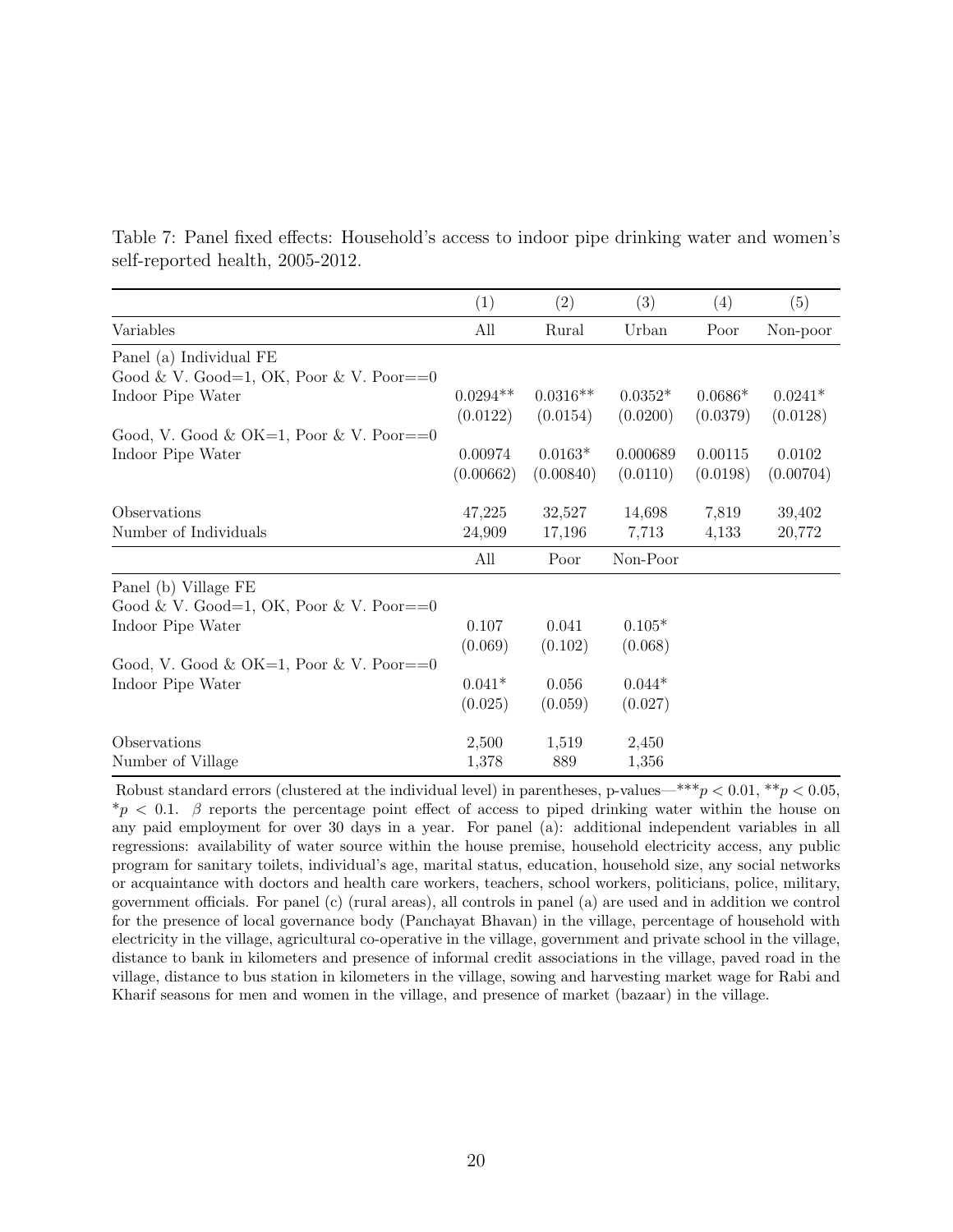|                               | $\left( 1\right)$ | $\left( 2\right)$ | $\left( 3\right)$ | $\left( 4\right)$ | (5)        |
|-------------------------------|-------------------|-------------------|-------------------|-------------------|------------|
| Variables                     | All               | Rural             | Urban             | Poor              | Non-Poor   |
| Indoor pipe drinking water    | $-0.002**$        | 0.001             | $-0.008***$       | $-0.007**$        | $-0.002$   |
|                               | (0.001)           | (0.001)           | (0.002)           | (0.003)           | (0.001)    |
| Store drinking water with lid | $-0.004***$       | $-0.004**$        | $-0.004*$         | $-0.007**$        | $-0.003*$  |
|                               | (0.001)           | (0.002)           | (0.003)           | (0.003)           | (0.002)    |
| Wave Dummy                    | $-0.007***$       | $-0.009***$       | $-0.004*$         | $-0.016***$       | $-0.004**$ |
|                               | (0.002)           | (0.002)           | (0.003)           | (0.004)           | (0.002)    |
| HH & Individual controls      | Y                 | Y                 | Y                 | Y                 | Y          |
| Observations                  | 251,288           | 171,960           | 79,328            | 47,197            | 204,048    |
| Number of individuals         | 139,496           | 96,768            | 44,732            | 26,151            | 113,302    |

Table 8: Indoor Pipe Drinking Water and likelihood of Diarrhea, India, 2005-2012

Robust standard errors (clustered at the individual level) in parentheses, p-values—\*\*\* $p < 0.01$ , \*\* $p < 0.05$ ,  $*_p$  < 0.1. Additional independent variables in all regressions: log of per capita consumption, electricity access, any public program for sanitation (latrines/toilets), adult male education, adult female education, household size, age of the respondent, networks with doctors, hospitals and health care workers, teachers, educators, government officials and local politicians.

Table 9: Panel fixed effects: Effect of IPDW on absence from school in the past month, India, 2005-2012

|                            | $\left(1\right)$ | $\left( 2\right)$ | (3)         | $\left( 4\right)$    | $\left(5\right)$     | $\left( 6\right)$ | (7)            |
|----------------------------|------------------|-------------------|-------------|----------------------|----------------------|-------------------|----------------|
| Variables                  | All              | <b>Boys</b>       | Girls       | Rural<br><b>Boys</b> | Urban<br><b>Boys</b> | Rural<br>Girls    | Urban<br>Girls |
| Indoor Pipe Drinking Water | $-0.437**$       | $-0.272$          | $-0.640***$ | $-0.212$             | $-0.453$             | $-0.568*$         | $-0.882**$     |
|                            | (0.174)          | (0.243)           | (0.246)     | (0.323)              | (0.379)              | (0.312)           | (0.417)        |
| Wave Dummy                 | $1.389***$       | $0.827*$          | $2.061***$  | 0.739                | 0.787                | $1.369**$         | $2.661**$      |
|                            | (0.355)          | (0.470)           | (0.547)     | (0.575)              | (0.888)              | (0.632)           | (1.036)        |
| Observations               | 54,446           | 30,305            | 24,141      | 20,738               | 9,567                | 16,358            | 7,783          |
| Number of Individuals      | 42,421           | 23,732            | 18,690      | 16,471               | 7.424                | 12,883            | 5,956          |

Robust standard errors (clustered at the individual level) in parentheses, p-values—\*\*\*p < 0.01, \*\*p < 0.05,  $*_p$  < 0.1. Additional independent variables in all regressions: water stored with lid, log of per capita consumption, electricity access, any public program for sanitation (latrines/toilets), adult male education, adult female education, household size, age of the respondent, networks with doctors, hospitals and health care workers, teachers, educators, government officials and local politicians.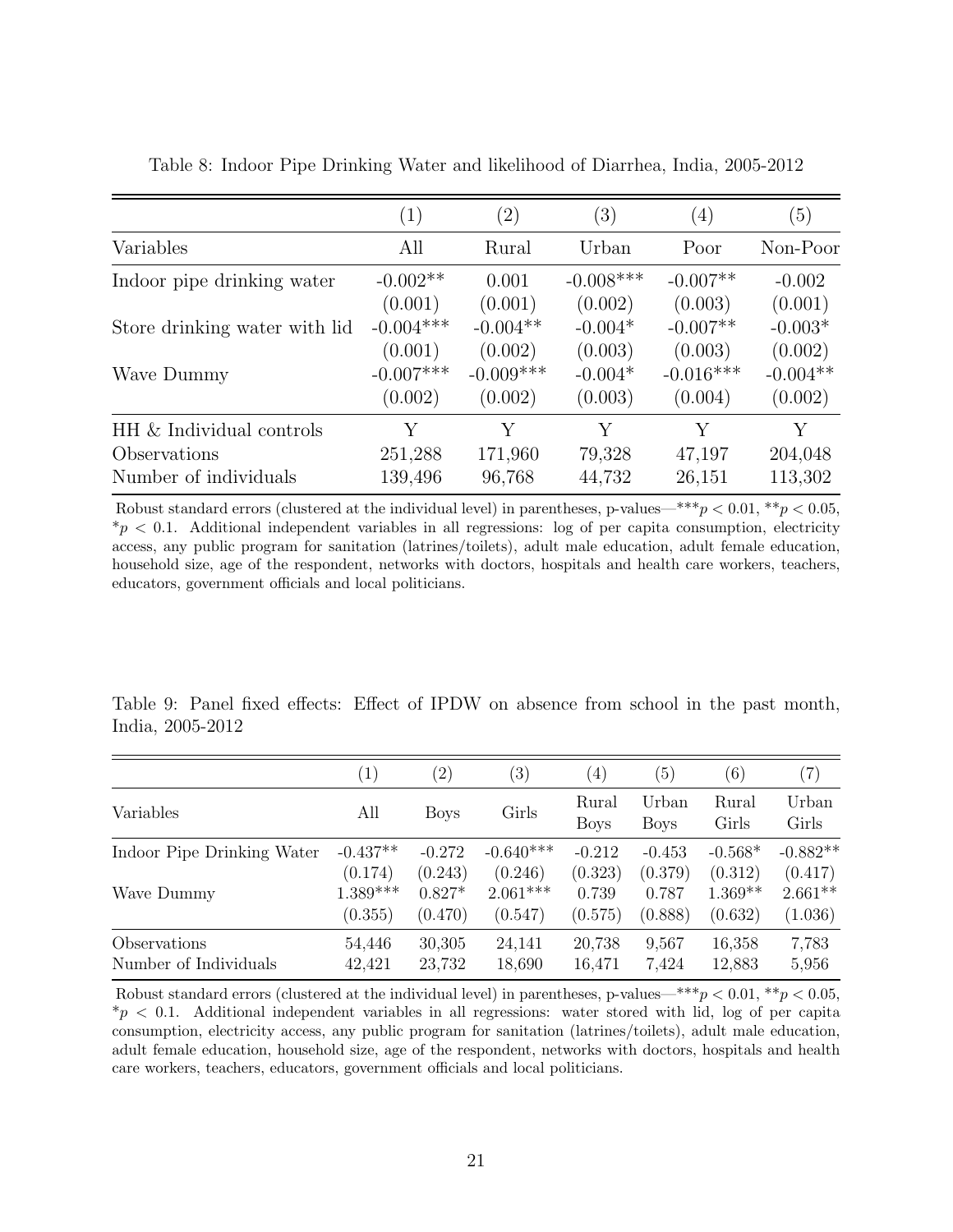|                                | $\left(1\right)$ | $^{\prime}2)$ | $\left( 3\right)$ | $\left( 4\right)$ | (5)        |
|--------------------------------|------------------|---------------|-------------------|-------------------|------------|
| Variables                      | All              | Poor          | Non-Poor          | Men               | Women      |
| Treatment: IPDW in rural areas |                  |               |                   |                   |            |
| Any employment $($ >30 days)   | $0.079***$       | $0.086***$    | $0.069***$        | $0.062***$        | $0.090***$ |
|                                | (0.020)          | (0.048)       | (0.023)           | (0.025)           | (0.033)    |
| Wage and Salary employment     | $0.068***$       | $0.058**$     | $0.062***$        | $0.048***$        | $0.073***$ |
|                                | (0.020)          | (0.049)       | (0.022)           | (0.028)           | (0.029)    |
| F test (instrument)            | 1,966            | 473           | 1,429             | 1,088             | 908        |
| Observations                   | 140,197          | 27,703        | 112,470           | 73,705            | 66,492     |
| Number of individuals          | 80,373           | 15,826        | 64,523            | 42,336            | 38,037     |

Table 10: Panel instrumental variable regression: Effect of IPDW on employment in rural India, 2005-2012

Robust standard errors (clustered at the individual level) in parentheses, p-values—\*\*\*p < 0.01, \*\*p < 0.05,  $*p < 0.1$ . Additional independent variables in all regressions: age, age squared, marital status, individual's education, household size, log of per-capita household consumption, electricity access, public program for sanitation, networks with doctors, hospitals and health care workers, politicians, educators, government officials. The instrument used is the average non-self community level access to IPDW in rural areas. Sanderson-Windmeijer multivariate F test of excluded instruments show that the instrument is strong [\[Staiger](#page-26-18) [and James, 1997\]](#page-26-18).

Table 11: Access to piped drinking water, water within house and water supply hours by asset quintiles: percentage by relative asset levels, 2005-2012.

|      |                            | Poor        | Lower Middle | Middle      | Upper Middle | Richest     |
|------|----------------------------|-------------|--------------|-------------|--------------|-------------|
|      |                            | Mean $(sd)$ | Mean $(sd)$  | Mean $(sd)$ | Mean $(sd)$  | Mean $(sd)$ |
| 2005 |                            |             |              |             |              |             |
|      | Indoor Pipe Drinking Water | 0.02        | 0.06         | 0.19        | 0.38         | 0.62        |
|      |                            | (0.13)      | (0.25)       | (0.39)      | (0.49)       | (0.49)      |
|      | Water within house         | 0.19        | 0.28         | 0.42        | 0.65         | 0.88        |
|      |                            | (0.39)      | (0.45)       | (0.49)      | (0.48)       | (0.32)      |
|      | Water Supply Hours         | 3.26        | 3.97         | 4.33        | 4.62         | 5.09        |
|      |                            | (5.05)      | (5.94)       | (6.25)      | (6.24)       | (6.34)      |
| 2012 |                            |             |              |             |              |             |
|      | Indoor Pipe Drinking Water | 0.04        | 0.13         | 0.26        | 0.44         | 0.62        |
|      |                            | (0.20)      | (0.34)       | (0.44)      | (0.50)       | (0.49)      |
|      | Water within house         | 0.21        | 0.33         | 0.47        | 0.67         | 0.88        |
|      |                            | (0.41)      | (0.47)       | (0.50)      | (0.47)       | (0.32)      |
|      | Water Supply Hours         | 3.48        | 3.91         | 3.77        | 4.00         | 4.33        |
|      |                            | (5.02)      | (5.66)       | (5.45)      | (5.52)       | (5.80)      |
|      | Observations               | 7723        | 6801         | 9639        | 7888         | 7780        |

Source: author elaboration, IHDS, 2005-2012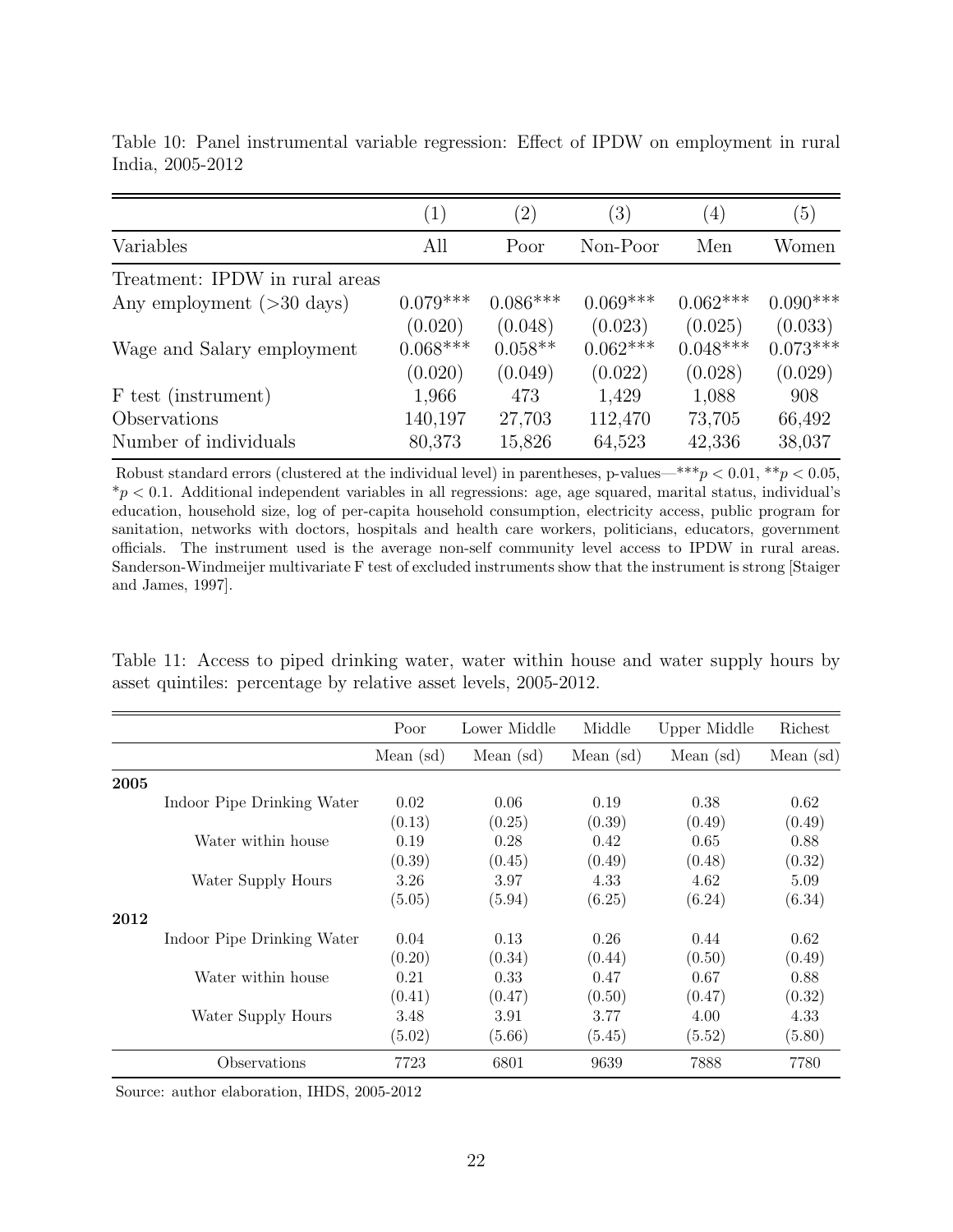Table 12: Panel Fixed Effects: Indoor Pipe Drinking Water and Women's Daily Water Collection Time in Minutes by Region, IHDS, 2005-2012

|                       | $\left(1\right)$ | $\left( 2\right)$ | $\left( 3\right)$ | $\left( 4\right)$ | (5)        | $\left(6\right)$ | $\left( 7\right)$ |
|-----------------------|------------------|-------------------|-------------------|-------------------|------------|------------------|-------------------|
| Variables             | <b>Hills</b>     | North             | North<br>Central  | Central<br>Plains | East       | West             | South             |
| Indoor pipe water     | 17.571           | $-9.376$          | $-13.98*$         | $-10.98**$        | $-5.844**$ | $-21.50***$      | 2.021             |
|                       | (3.789)          | (39.01)           | (7.178)           | (5.227)           | (2.473)    | (6.486)          | (4.008)           |
| Observations          | 6,665            | 4,343             | 17,519            | 24,836            | 16,713     | 12,680           | 22,931            |
| Number of individuals | 4,958            | 3,697             | 12,439            | 17,100            | 11,991     | 9,522            | 17,166            |

Robust standard errors (clustered at the individual level) in parentheses, p-values—\*\*\*p < 0.01, \*\*p < 0.05,  $\gamma_p < 0.1$ .  $\beta$  reports effect of access to piped drinking water in minutes. Additional independent variables in all regressions is the individual's marital status. States according to regions– Hills: Jammu Kashmir, Himachal Pradesh, Uttarakhand, North:Punjab, Haryana, Chandigarh, Delhi, North Central: Uttar Pradesh, Bihar, Jharkhand, Central Plains:Rajasthan, Chattisgarh, Madhya Pradesh, East: Sikkim, Arunachal Pradesh, Nagaland, Manipur, Mizoram,Tripura, Meghalaya, Assam, West Bengal, Odisha, West: Gujarat, Daman and Diu, Dadra and Nagar Haveli,Maharashtra, Goa, South: Andhra Pradesh, Karnataka, Kerela, Tamil Nadu, Pondicherry. Note some of the states mentioned are Union Territories, the classification is following IHDS (2005-2012).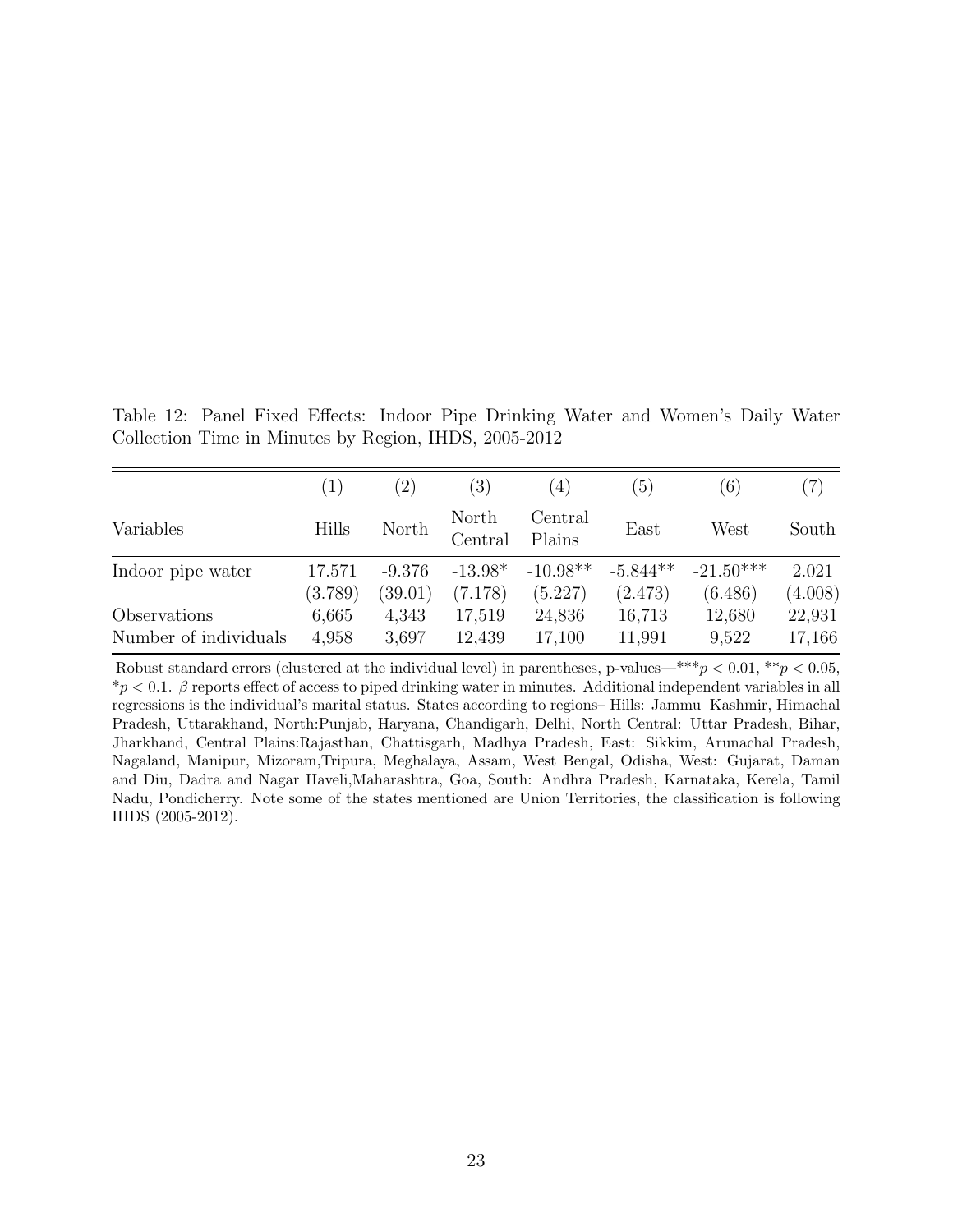# References

- <span id="page-24-3"></span>Ahluwalia, I. J., Munjee, N., Mor, N., Vijayanunni, M., Mankad, S., Lall, R., and Sankaran, H. (2011). Report on indian urban infrastructure and services. *Ministry of Urban Devel*opment, New Delhi, India.
- <span id="page-24-12"></span>Aklin, M., Cheng, C.-y., Urpelainen, J., Ganesan, K., and Jain, A. (2016). Factors affecting household satisfaction with electricity supply in rural India. Nature Energy,  $1(11):1-6$ .
- <span id="page-24-6"></span>Ambrus, A., Field, E., and Gonzalez, R. (2020). Loss in the time of cholera: Long-run impact of a disease epidemic on the urban landscape. American Economic Review, 110(2):475–525.
- <span id="page-24-10"></span>Anderson, S. and Baland, J.-M. (2002). The economics of roscas and intrahousehold resource allocation. The Quarterly Journal of Economics, 117(3):963–995.
- <span id="page-24-11"></span>Anderson, S. and Eswaran, M. (2009). What determines female autonomy? evidence from bangladesh. Journal of Development Economics, 90(2):179–191.
- <span id="page-24-16"></span>Bai, J., Jayachandran, S., Malesky, E. J., and Olken, B. A. (2019). Firm growth and corruption: empirical evidence from Vietnam. The Economic Journal, 129(618):651–677.
- <span id="page-24-4"></span>Balasubramaniam, D., Chatterjee, S., and Mustard, D. B. (2014). Got water? social divisions and access to public goods in rural india. Economica, 81(321):140–160.
- <span id="page-24-5"></span>Banerjee, A., Iyer, L., and Somanathan, R. (2005). History, social divisions, and public goods in rural india. Journal of the European Economic Association, 3(2-3):639–647.
- <span id="page-24-1"></span>Bank, W. (2010). The economic impacts of inadequate sanitation in india. New Delhi: World Bank.
- <span id="page-24-13"></span>Bartram, J., Lewis, K., Lenton, R., and Wright, A. (2005). Focusing on improved water and sanitation for health. *The Lancet*,  $365(9461):810-812$ .
- <span id="page-24-7"></span>Blakeslee, D., Fishman, R., and Srinivasan, V. (2020). Way down in the hole: adaptation to long-term water loss in rural india. American Economic Review, 110(1):200–224.
- <span id="page-24-15"></span>Chatterjee, E., Desai, S., and Vanneman, R. (2018). Indian paradox: Rising education, declining womens'employment. Demographic Research, 38:855.
- <span id="page-24-17"></span>Dang, D. A. and La, H. A. (2019). Does electricity reliability matter? evidence from rural Vietnam. Energy Policy, 131:399–409.
- <span id="page-24-0"></span>Das, M. B. (2017). The rising tide: A new look at water and gender. World Bank.
- <span id="page-24-2"></span>Dehury, B. and Mohanty, S. K. (2017). Multidimensional poverty, household environment and short-term morbidity in india. Genus, 73(1):1–23.
- <span id="page-24-14"></span>Desai, S. and Vanneman, R. (2018). National Council of Applied Economic Research, New Delhi. India Human Development Survey (IHDS), 2012. Ann Arbor, MI: Inter-university Consortium for Political and Social Research, University of Michigan.
- <span id="page-24-8"></span>Dhanaraj, S. and Mahambare, V. (2019). Family structure, education and women's employment in rural india. World Development, 115:17–29.
- <span id="page-24-9"></span>Dinkelman, T. (2011). The effects of rural electrification on employment: New evidence from South Africa. American Economic Review, 101(7):3078–3108.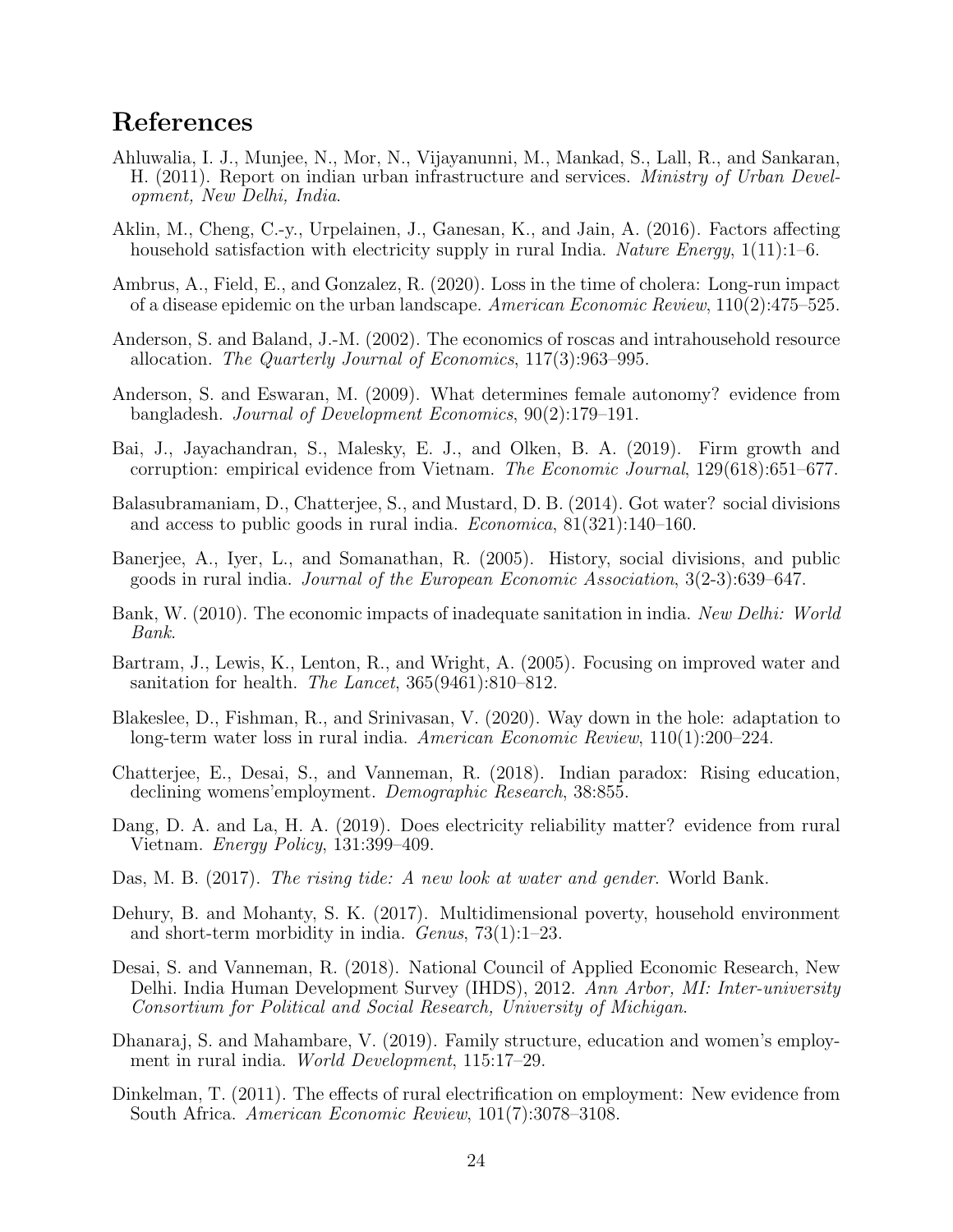- <span id="page-25-16"></span>Duflo, E. (2012). Women empowerment and economic development. Journal of Economic Literature, 50(4):1051–79.
- <span id="page-25-4"></span>Ferrant, G., Pesando, L. M., and Nowacka, K. (2014). Unpaid care work: The missing link in the analysis of gender gaps in labour outcomes. Boulogne Billancourt: OECD Development Center.
- <span id="page-25-5"></span>Ferrant, G. and Thim, A. (2019). Measuring women's economic empowerment: Time use data and gender inequality. Technical report, OECD Publishing.
- <span id="page-25-1"></span>Fletcher, E., Pande, R., and Moore, C. M. T. (2017). Women and work in India: Descriptive evidence and a review of potential policies.
- <span id="page-25-10"></span>Galiani, S., Gertler, P., and Schargrodsky, E. (2005). Water for life: The impact of the privatization of water services on child mortality. Journal of political economy, 113(1):83– 120.
- <span id="page-25-9"></span>GOI (2014). Rapid survey on children (rsoc) 2013-2014.
- <span id="page-25-12"></span>Hill, E. and Ma, L. (2017). Shale gas development and drinking water quality. American Economic Review, 107(5):522–25.
- <span id="page-25-7"></span>Hulland, K. R., Chase, R. P., Caruso, B. A., Swain, R., Biswal, B., Sahoo, K. C., Panigrahi, P., and Dreibelbis, R. (2015). Sanitation, stress, and life stage: a systematic data collection study among women in odisha, india. PloS one, 10(11):e0141883.
- <span id="page-25-8"></span>Ilahi, N. and Grimard, F. (2000). Public infrastructure and private costs: water supply and time allocation of women in rural pakistan. Economic Development and Cultural Change,  $49(1):45-75.$
- <span id="page-25-11"></span>Jain, S. K. (2011). Population rise and growing water scarcity in india–revised estimates and required initiatives. Current Science, 101(3):271–276.
- <span id="page-25-14"></span>Jalan, J. and Ravallion, M. (2003). Does piped water reduce diarrhea for children in rural india? Journal of econometrics, 112(1):153–173.
- <span id="page-25-2"></span>Jayachandran, S. (2019). Social norms as a barrier to women's employment in developing countries. Northwestern Working Paper.
- <span id="page-25-3"></span>Jessoe, K. (2013). Improved source, improved quality? demand for drinking water quality in rural india. Journal of Environmental Economics and Management, 66(3):460–475.
- <span id="page-25-0"></span>Klasen, S. (2019). What explains uneven female labor force participation levels and trends in developing countries? The World Bank Research Observer, 34(2):161–197.
- <span id="page-25-6"></span>Koolwal, G. and Van de Walle, D. (2013). Access to water, women's work, and child outcomes. Economic Development and Cultural Change, 61(2):369–405.
- <span id="page-25-13"></span>Kumar, S. and Vollmer, S. (2013). Does access to improved sanitation reduce childhood diarrhea in rural india? Health Economics, 22(4):410–427.
- <span id="page-25-15"></span>Li, W., Liu, E., and BeLue, R. (2018). Household water treatment and the nutritional status of primary-aged children in india: findings from the india human development survey. Globalization and health,  $14(1):1-8$ .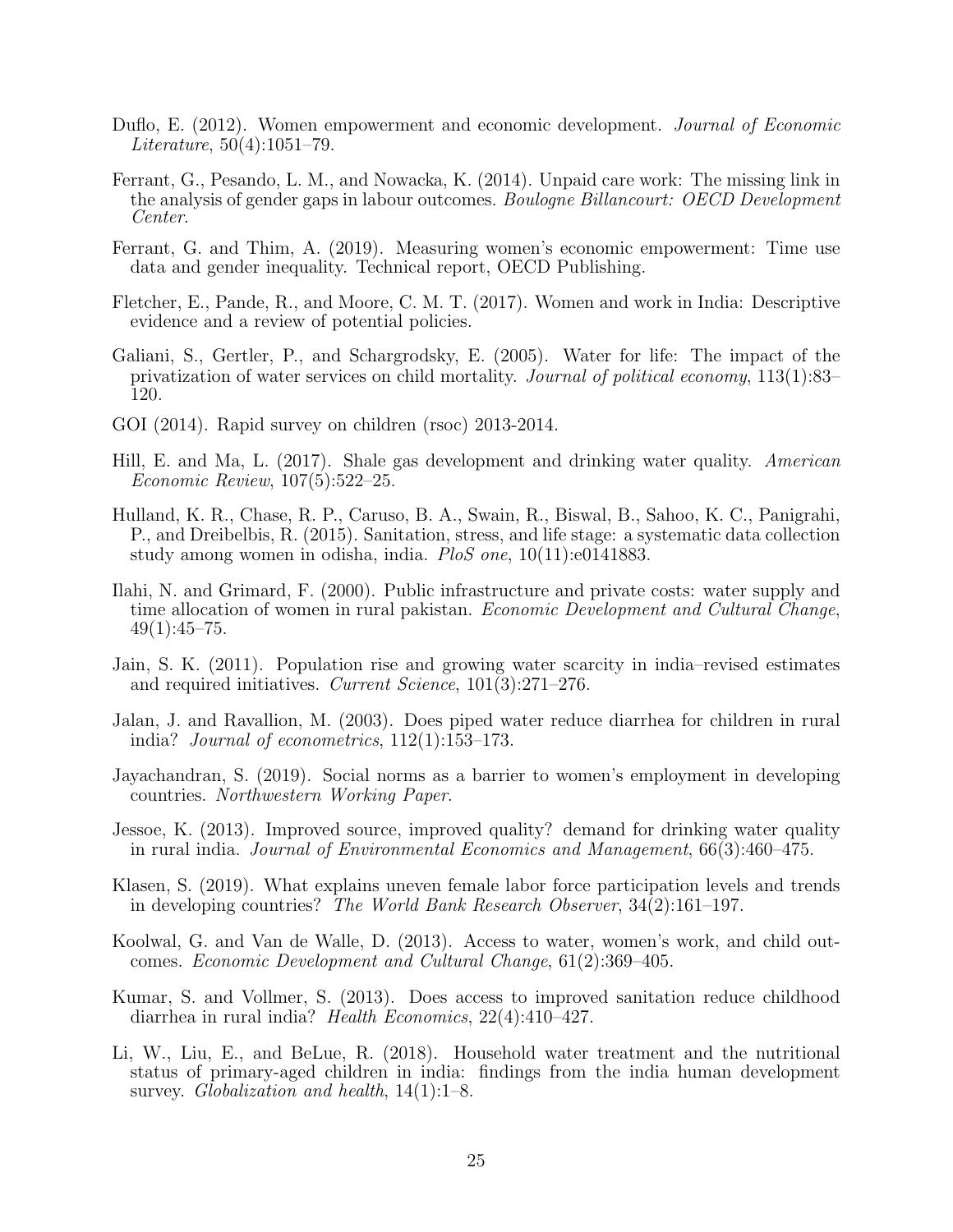- <span id="page-26-8"></span>Malakar, K., Mishra, T., and Patwardhan, A. (2018). Inequality in water supply in india: An assessment using the gini and theil indices. Environment, Development and Sustainability, 20(2):841–864.
- <span id="page-26-16"></span>Mani, S., Shahidi, T., Patnaik, Sasmita, J., Tripathi, A., Saurabh, G., Aklin, M., Urpelainen, J., and Chindarkar, N. (2018). Access to clean cooking energy and electricity: Survey of states in India 2018 (ACCESS 2018).
- <span id="page-26-5"></span>McKenzie, D. and Ray, I. (2009). Urban water supply in india: status, reform options and possible lessons. Water Policy, 11(4):442–460.
- <span id="page-26-0"></span>O'Reilly, K. (2006). "traditional" women,"modern" water: Linking gender and commodification in rajasthan, india. Geoforum, 37(6):958–972.
- <span id="page-26-7"></span>Pelz, S., Chindarkar, N., and Urpelainen, J. (2021). Energy access for marginalized communities: Evidence from rural north india, 2015–2018. World Development, 137:105204.
- <span id="page-26-11"></span>Rathi, S. S. and Vermaak, C. (2018). Rural electrification, gender and the labor market: A cross-country study of India and South Africa. World Development, 109:346–359.
- <span id="page-26-17"></span>Ravallion, M. (2008). Evaluation in the Practice of Development. The World Bank.
- <span id="page-26-4"></span>Schiffler, M. et al. (2015). *Water, politics and money*. Springer.
- <span id="page-26-9"></span>Schmidt, J. J. (2020). Pop-up infrastructure: water atms and new delivery networks in india. Water Alternatives, 13(1).
- <span id="page-26-12"></span>Schultz, T. P. (2001). Women's roles in the agricultural household: bargaining and human capital investments. Handbook of agricultural economics, 1:383–456.
- <span id="page-26-10"></span>Sedai, A. K., Nepal, R., and Jamasb, T. (2020). Flickering lifelines: Electrification and household welfare in india. *Energy Economics*, page 104975.
- <span id="page-26-1"></span>Sedai, A. K., Vasudevan, R., Pena, A. A., and Miller, R. (2021). Does reliable electrification reduce gender differences? evidence from india. Journal of Economic Behavior  $\mathcal{B}$ Organization, 185:580–601.
- <span id="page-26-18"></span>Staiger, D. and James, H. (1997). Stock. 1997."instrumental variables with weak instruments.". *Econometrica*, 65(3):557–586.
- <span id="page-26-13"></span>UNICEF (2012). Pneumonia, diarrhoea-tackling the deadliest diseases for the world's poorest children. New York, NY: UNICEF.
- <span id="page-26-2"></span>UNICEF et al. (2016). Collecting water is often a colossal waste of time for women and girls. press release.
- <span id="page-26-3"></span>Vanaja, S. (2020). Essays on the time use and behavioral patterns of women's access to household water in rural india.
- <span id="page-26-15"></span>Wardlaw, T., Salama, P., Brocklehurst, C., Chopra, M., and Mason, E. (2010). Diarrhoea: why children are still dying and what can be done. The lancet, 375(9718):870–872.
- <span id="page-26-14"></span>WHO et al. (2009). Diarrhoea: why children are still dying and what can be done.
- <span id="page-26-6"></span>Wu, X., Schuyler House, R., and Peri, R. (2016). Public-private partnerships (ppps) in water and sanitation in india: lessons from china. Water Policy, 18(S1):153–176.